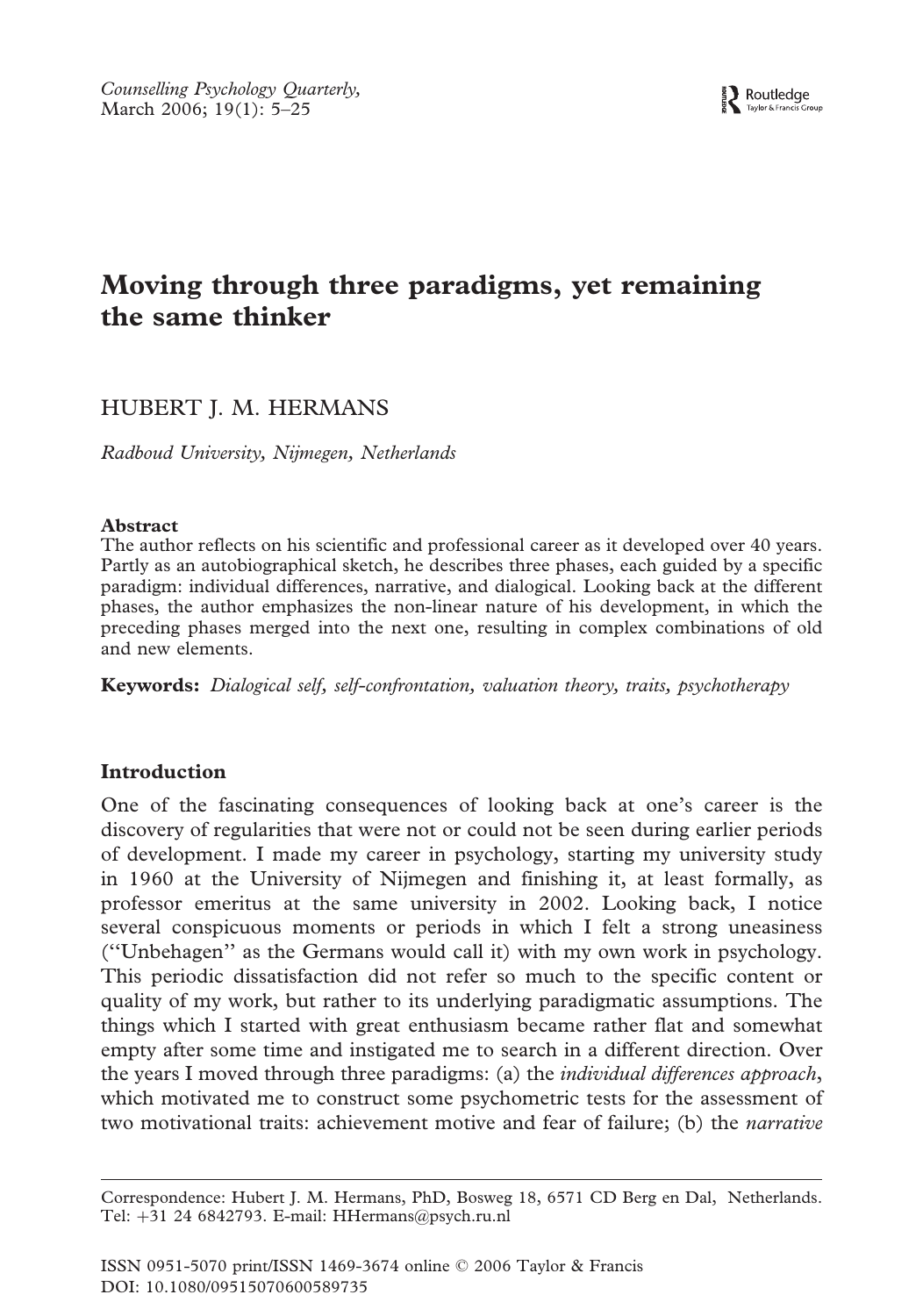approach, which inspired me to construct a "self-confrontation method", applied by counsellors, therapists, and researchers in order to investigate the meaning of significant life events as part of a personal meaning system; and (c) a *dialogical* approach, which led to the development of a dialogical self theory based on the assumption that the self is not organized around a core or inner self, but consists of a decentralized multiplicity of positions, or voices, that construct personal meanings as a result of their mutual interchange.

In the present article, I will describe the particular ways in which the three paradigms found expression in my scientific and professional work, and I will focus on the reasons why I left a particular field in order to move to another. For each of the phases, I will give some examples that show how the three paradigms influenced my assessment, counselling, and research work. As I will suggest in the final part of this contribution, my main argument is that the three phases cannot be understood in terms of a linear development in which the next phase starts when the preceding phase stops, but rather in terms of a non-linear development in which the previous phases continue to play their part in the next phases. As I will show, this development led to theoretical and methodological constructions of an increasing complexity.

#### The individual differences approach: The zeal of test construction

As a graduate in psychology it was self-evident for me, as it was for many others, that one can acquire knowledge about persons by describing them in terms of trait categories. In 1967, I defended my dissertation ''Motivatie en Prestatie'' (Motivation and Achievement), in which I presented a foundation for the construction of a psychological test that aimed at the psychometric assessment of three motivational traits: the achievement motive, debilitating anxiety and facilitating anxiety. Whereas in my research on the achievement motive (Hermans, 1970), I was greatly inspired by McClelland and colleagues' (1953) classic studies on the subject, my foremost influential models for devising a measure for debilitating and facilitating anxiety were Alpert and Haber (1960).

After constructing some psychometric tests, I was impressed by the critical comments these instruments received from students and practitioners. Although I responded to these comments with fierce rejoinders, the criticism touched some objections that I myself felt, in the background of my mind, towards my own work. However, I could not endorse the criticism fully and openly because this would undermine the paradigmatic basis of my daily efforts.

One of the first questions was posed by students at my own university who were members of the critical student movement at the end of the 1960s and, at the same time, subjects in my research. They criticized my achievement motive measure as not only representing, but also confirming the core values of the ''achieving society'' to which they were so strongly opposed. Even my mentor, Theo Rutten, although he belonged to an older generation, questioned the assumptions underlying the achievement measure. During the defense of my dissertation he posed a question that I could not answer in a satisfying way,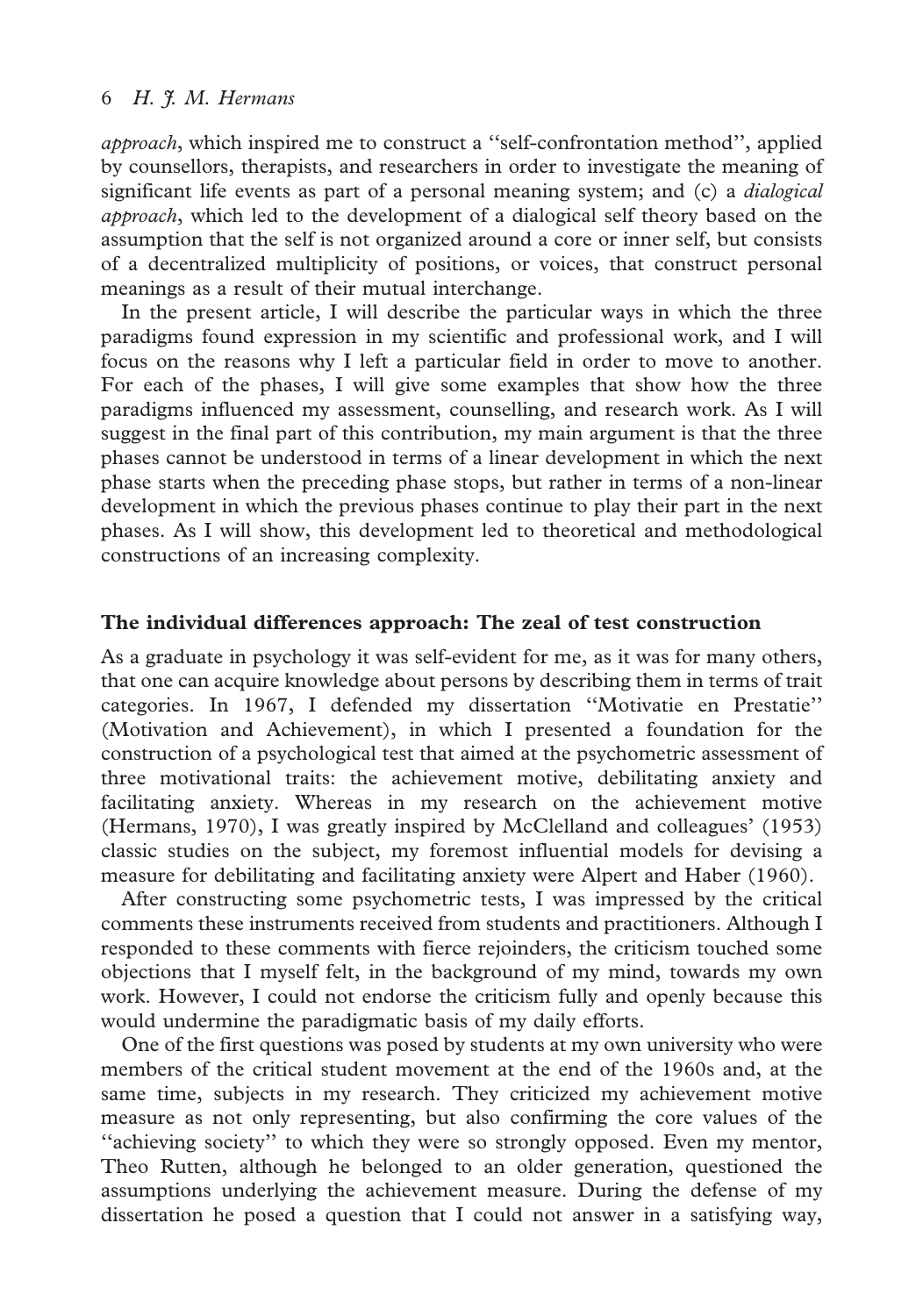certainly not at that moment: ''What is the nature of this achievement motive? Is it gradually poisoning the social relationships among the citizens of our society or does it provide the fertile basis for a blossoming society in the future?'' From that moment on, this unanswered question continued to function as a fermenting force in my thinking over the decades.

Another problem was raised by the practitioners who applied the tests in their settings. They were particularly concerned about the practical implications of the instruments. Those who worked in educational settings were confronted with the disturbing influence of high debilitating anxiety on pupils' school performance and well-being. Their typical question was: ''Now that we have an instrument for the assessment of fear of failure, how can we decrease it?'' This was a particularly difficult question, because it asked for the transition from assessment to change. For the decrease of a disturbing fear of failure, several therapeutic procedures were available, but they were based on theoretical assumptions that were very different from the assumptions underlying the assessment procedures. Whereas the available tests were based on the assumption of the existence of relatively stable traits and, consequently, required high testretest correlations; counselling and therapeutic procedures assumed the existence of a malleable and changeable self. For my part, I had to face the inevitable conclusion that existing assessment and change procedures were based on very different paradigms and, therefore, their combination had a shaky theoretical foundation.

A third problem was of a more philosophical nature and was rooted in my position as a student of psychology trained in two very different traditions. One was the European philosophical tradition in which Heidegger was one of the major figures. My teacher Frederik Buytendijk strongly supported Heidegger's (1962) thesis ''Dasein ist Mitsein'' (roughly translated as ''Being there is being with," that is, our being in the world is intrinsically being together with other people). Building on Heidegger and other philosophers, Buytendijk (1958) advocated a phenomenology of encounter in which he objected to the reification of the human being in scientific enterprises and argued that the specific nature of the human being could only properly be understood as part of a social relationship (see, for example, his beautiful chapter about the first smile of the child). The second tradition in which I was trained was the American empirical approach.

At the end of the 1950s and beginning of the 1960s, some of the older Dutch professors, impressed as they were by the flourishing of behaviorism and the development of sophisticated statistical and research tools, sent their staff members to the United States for additional training. These staff people came back with full of enthusiasm about what they had learned and spread their recently acquired knowledge and visions of an unlimited scientific progress across the broad masses of young students. In the first years of my training, I became involved in both traditions: the European, philosophical tradition in which I learned, from my older teachers, the deeper significance of the notion of "encounter" based on respect for the unique psychological make-up of the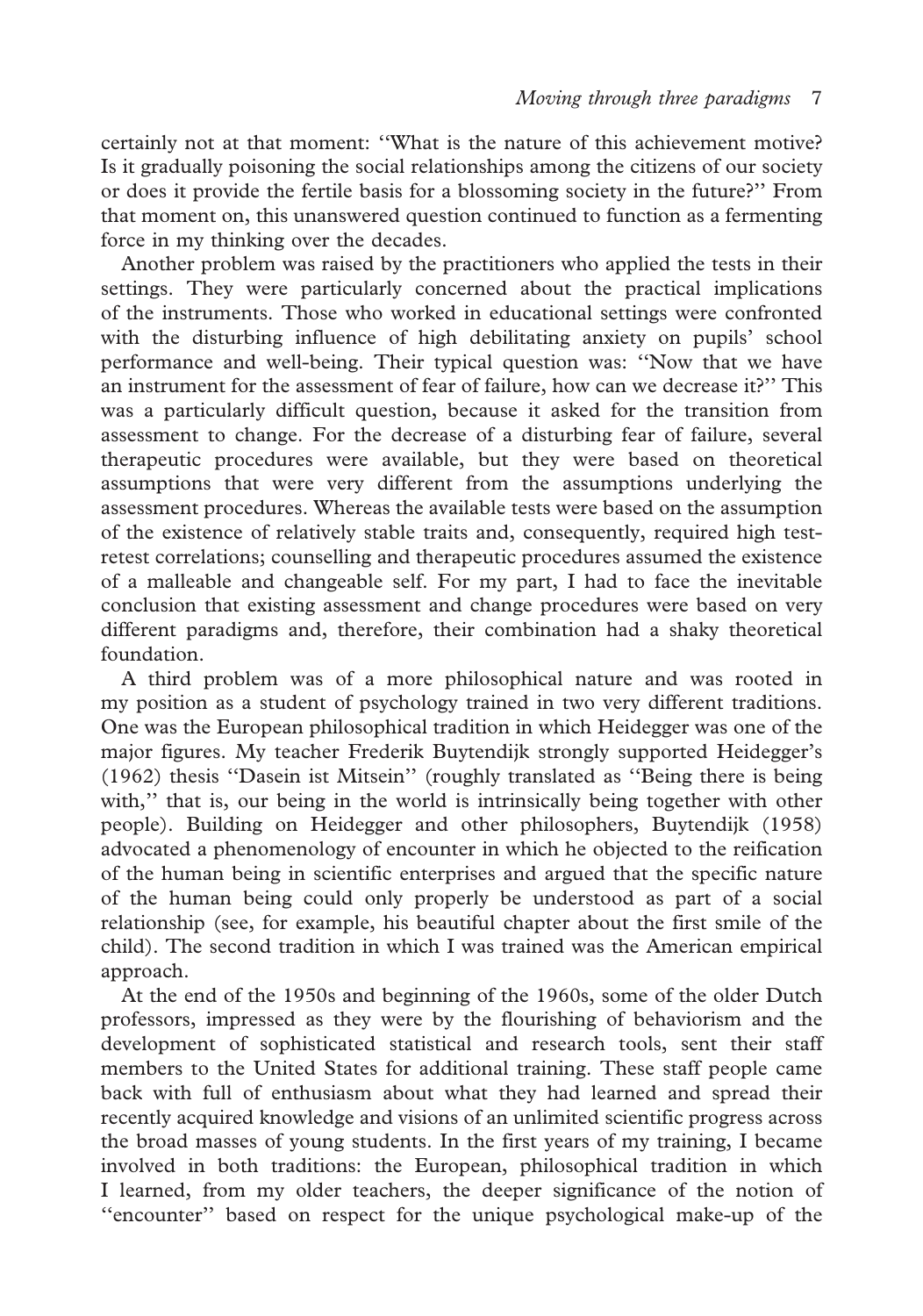individual person; and the American, empirical tradition, in which I learned, from my younger teachers, how to measure and objectify psychological characteristics, and analyze aggregates of individuals in statistical ways, without any attention to their particular personal history.

The development of psychometric tests for measuring the achievement motive and fear of failure was perfectly in agreement with the American empirical tradition, but was certainly at odds with the European philosophical emphasis on encounter and its associated rejection of objectification and quantitative reduction. Yet, in the period in which I was working on test construction, I was not bothered by the apparent epistemological tensions between the two traditions. As a young scientist, I was involved in an enterprise that was appreciated and rewarded, both by my colleagues at the university and by practitioners who were in need for easily applicable methods for the measurement of psychological traits. On a somewhat deeper level, however, I kept the inspiring lectures of my older philosophical teachers as a treasure. Their ideas were just waiting in the backgrounds of my mind to be reanimated at some later moment in time.

# The narrative approach: Personal meaning and self-confrontation

A turning point in my development was my visit to the United States in 1968, on the invitation of Lewis Goldberg who was one of the ''principal investigators'' of the Oregon Research Institute in Eugene, and who had taught as a Fulbright professor at the University of Nijmegen one year earlier. My visit gave me the opportunity to talk with some scientists who had been influential, in one way or another, on my earlier work, such as David McClelland at Harvard University and Lee Cronbach at Stanford University. Traveling through the country, I became more and more impressed by the recent developments in humanistic psychology, advocated by figures such as Abraham Maslow and Carl Rogers. Therefore, I decided to visit La Jolla, where Rogers had recently founded his ''Institute for the Study of the Person''. Unfortunately, after my arrival, I discovered that Rogers was not on the West coast but instead was visiting the East coast. Nevertheless, the many conversations with his co-workers made me see some basic similarities between Rogers' client-centered approach and the encounter philosophy of my teachers in Nijmegen.

My reorientation in psychology was not only facilitated by the conversations with representatives of humanistic psychology, but also by the many discussions with students from Universities, mainly in California. Feeling very lonely in a hotel in Palo Alto, and biking every day to Stanford University, I was searching for contact with students and joined them whenever I could. I was particularly impressed by the heated discussions between the students and the faculty in physics who were in support of the Vietnam war. I also joined the audience of student leaders at the University of Berkeley who, standing at the top of a building, directed their speeches to thousands of students, some of them listening while playing their guitars. Although I was a total stranger in this country, I felt part of a spontaneously emerging community of equally-minded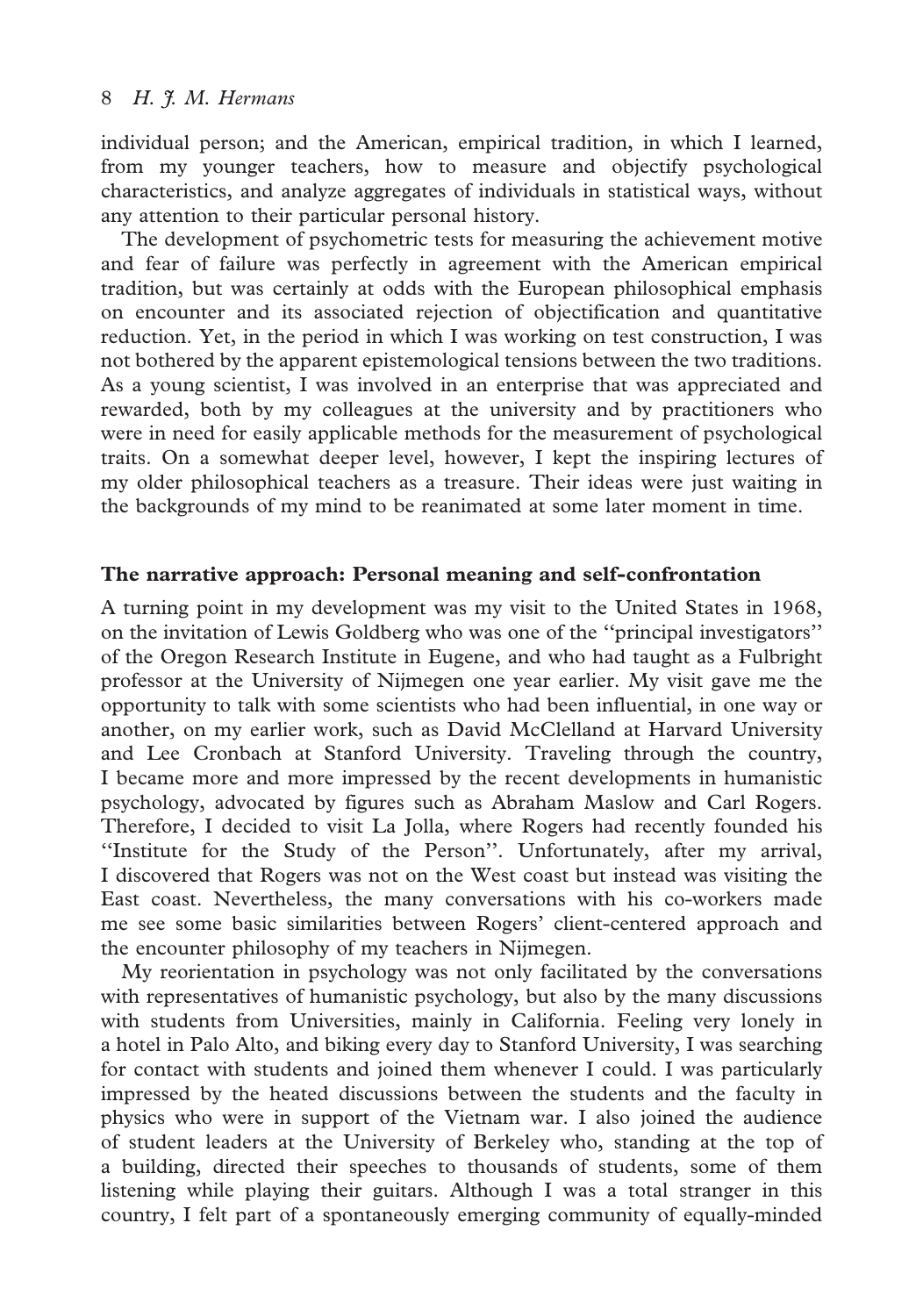people, with common concerns, ideals, and opponents. All of this gave me the feeling of witnessing a historical revolution.

This feeling of participating in a revolution and the increasing awareness that psychology, with its experimental and psychometric biases, was neglecting the central place of the person, made me seriously doubt my own work. There were many moments in which I perceived my work as being in support of a society that I, like many others at that time, criticized as being guided by the narrow ethos of economic achievement. Rather than making a conscious decision to reorient myself in psychology, it felt like I was being driven into a direction which I should go – although I had no idea about the specific work I could pursue in order to realize my own ideals.

Strangely enough I simply continued my psychometric work as soon as I was back at my own university and I even constructed a new test, which focused on children and adolescents, for the measurement of the achievement motive and fear of failure. It took me four years, after my travel through the United States, before I was able to decide in a very firm and conscious way to start a very different research project. This decision occurred at a conference on achievement motivation organized by my colleague Heinz Heckhausen at the Starnberger Lake near Munich. At the conference colleagues discussed variables like achievement motive, fear of failure, and fear of success (particularly relevant to achievement strivings of women in a culture with different societal expectations for men and women). I felt frustrated because I could not see the relevance of all these concepts and models for the life of the person. At that moment, I decided to start a new research project and began to work on it immediately after the conference. It was as if my time in the United States functioned as a fermenting experience that pointed in a new direction, whereas the conference in Germany instigated me to give a response to that experience in the form of specific actions.

At the end of 1972, I started to experiment with a very primitive version of the self-confrontation method. This method was an attempt to find answers to problems that I had encountered during my earlier work on test construction. I formulated the following starting points: (a) the method should enable clients to tell their own stories about their own lives and to articulate them in the form of a personal meaning system (the range of topics should not be restricted to one or a few variables introduced by a scientist or professional like in the typical psychometric test); (b) the method should not assume any split between assessment and change, but rather should facilitate a gradual transition from one phase to another; (c) the method should not be based on an objectifying relationship but on a cooperative one between counsellor and client; instead of one person being placed in the position of the expert (the therapist) and the other in the position of the lay-person (the client). A cooperative relationship should be established between two experts: the client as an expert on the meaning of his or her own experiences and the counsellor as knowledgeable on theory, method, and a variety of client populations. In summary, the method should be a theoryguided, idiographic instrument in which two experts cooperate in order to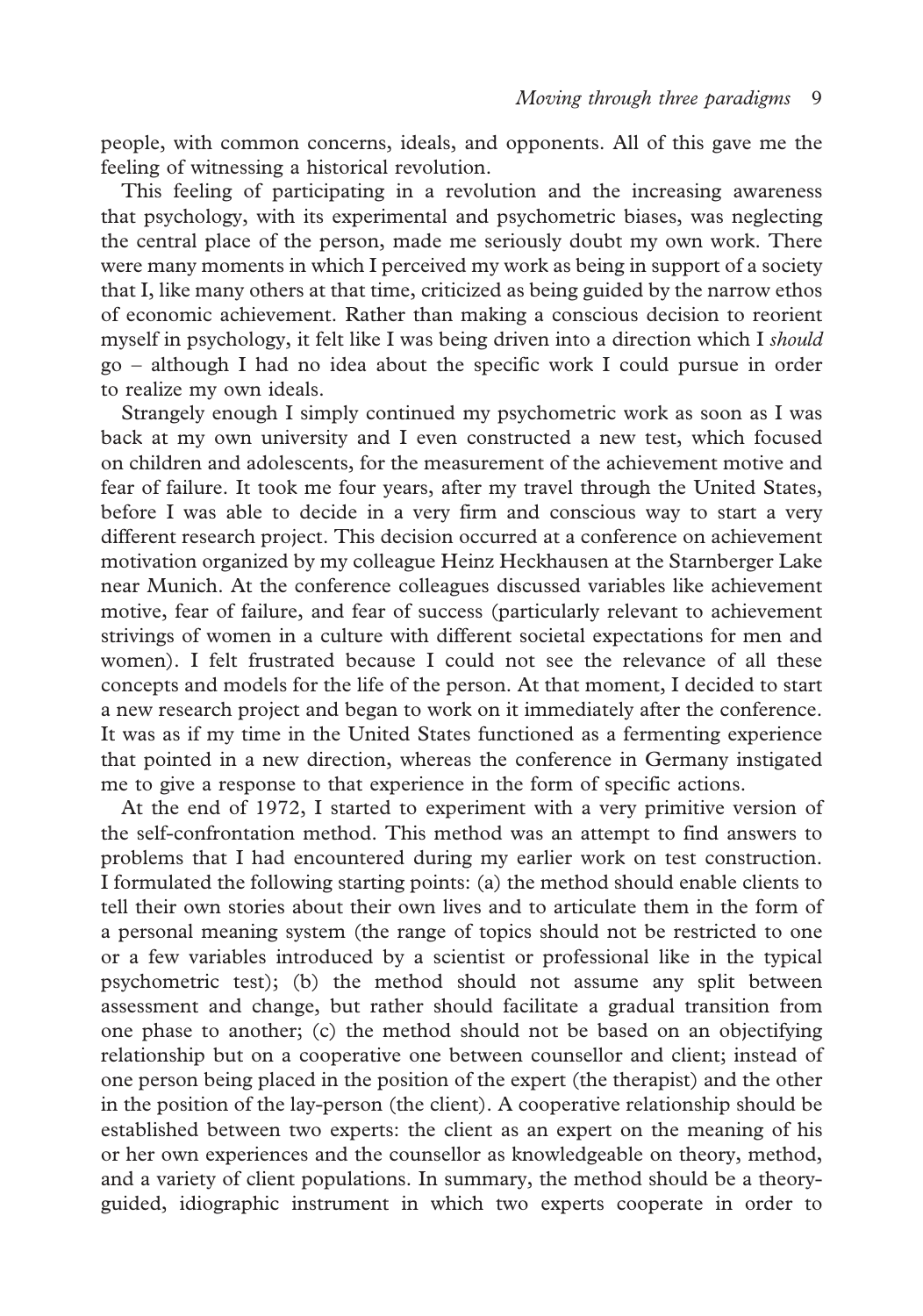construct a personal meaning system (or valuation system) that facilitates a gradual transition between assessment and change.

The self-confrontation method is based on valuation theory (Hermans & Hermans-Jansen, 1995). In this theory the self is considered an ''organized process of valuation''. The central concept valuation refers to a process of meaning construction in which events receive positive (pleasant), negative (unpleasant) or ambivalent (pleasant and unpleasant) meaning when the person is telling his or her story about the past, present, and future. A valuation may refer to a broad variety of events or circumstances in the life of the self-reflecting person: a precious memory, a frustrating event, the gratifying contact with another person, a disappointing experience, an important dream, an unattainable goal, etc. Because the past, present, and future typically lead to the formulation of more than one valuation, these valuations are *organized* in an affective way, that is, they become part of a structure in which one valuation is allotted a more important or influential place on the basis of its affective properties. Finally, because valuations are part of an historical process (a collective and personal history), some of the valuations change, whereas other remain constant, depending on the constancy or change of the situations to which the valuations refer (for a more elaborate discussion of the self-confrontation method in the context of valuation theory, see Lyddon and colleagues in this issue; for a theoryguided combination of valuation and attachment research see Alford and colleagues in this issue).

In order to illustrate this theory and method, I will briefly discuss an idiographic study that shows the coexistence of constancy and change in the valuation system. I do this with the intent to demonstrate some basic differences, and even contradictions, between the individual differences and narrative paradigm; believing that these differences have significant implications for the practice of counselling.

# The coexistence of stability and change

In one of our projects, we were interested in how stability and change were represented in the valuation system of individual clients. This could be studied by inviting clients to perform two or more self-investigations with several months between each self-investigation. In one case study (Hermans, 1986), I examined the valuation system of a client, Irene, a 44-year-old woman, who was raised in a very restrictive home and who had entered a convent after secondary school. After 15 years of spiritual life she resigned and started to work as an economist in a school. She asked for therapeutic assistance after a period of heavy stressrelated headaches.

In Irene's first session with the psychotherapist, she reported that she experienced serious obstacles in expressing herself, and her emotions in particular, to other people. As part of the psychotherapeutic intervention, she completed three self-investigations: the first one at the beginning of psychotherapy, the second one after 7 months and the third one after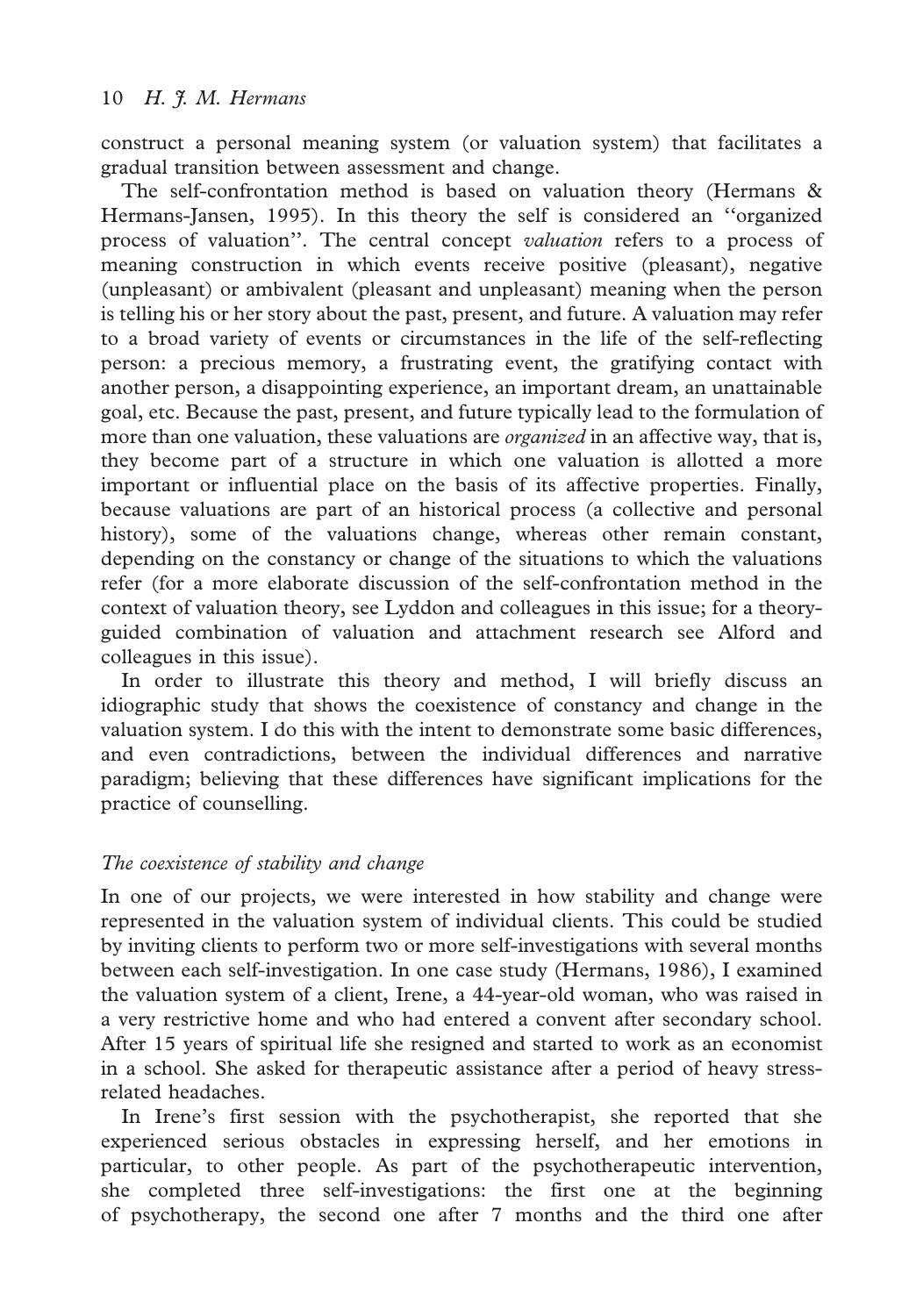18 months. The first investigation began with the formulation of a set of valuations as answers to a series of open questions referring to past, present, and future. At the second investigation, Irene was invited to consider the valuations that she had constructed at the first investigation. In such a case the client has several options: she can *keep* the formulation as it was at Investigation 1, she can *modify* the formulation so that it better reflects her present experience, she can *substitute* the old valuation by a new one, she can *eliminate* the old one altogether, or she can add a totally new valuation. After this examination of the valuations, the client is asked to provide for each valuation an affective profile (ratings on a prestructured list of positive and negative affect terms as typical of a particular valuation) so that the affective meaning of the valuation can be assessed (for a detailed procedure see Lyddon and colleagues, this issue). This procedure enabled me to examine which valuations remained stable over time and which changed. The result was that some of the valuations were strikingly stable whereas other valuations changed dramatically. As an illustration, what follows are some examples of valuations that remained highly stable between Investigations 1 and 2 both in content (formulation of the valuation) and affective profile (the correlation between the affective profiles of the same valuation at Investigations 1 and 2 as shown below):

- (1) In the convent I had even less space than at home (0.96).
- (2) I don't give myself easily (0.97).
- (3) I'm able to enjoy flowers and plants (0.86).
- (4) I have a few friends whom I can always go to (0.85).

As the text of the valuations already suggests, valuations 1 and 2 were associated with more negative than positive affect, whereas the valuations 3 and 4 were associated with more positive than negative affect. Despite their differences in their affective quality, all four valuations were highly stable across time, both in their formulation (Irene preferred to keep the same formulations as she had provided in Investigation 1), and in their affective meaning (see the high correlations between the profiles of two successive investigations).

As the above valuations suggest, a significant part of the system remained very stable over time. Another part, however, showed significant changes. Here is an example of a valuation that was modified because Irene felt a considerable change of its meaning. Despite the change in formulation, she associated the valuation with a very similar affective profile at Investigation 2:

Investigation 1: ''Work: I get a particular schedule, dreamed up by someone who doesn't have to do it themselves; someone else decides how I have to do the domestic jobs; that gives me the feeling that I can't do it.''

Investigation 2: ''Work: I used to let the other take the initiative; I found that this wasn't so good and now see that it's up to me; I used to be inaccessible for the other.''

The correlation between the affective profile of the original and modified valuation was 0.88, indicating a high stability in its affective meaning, despite the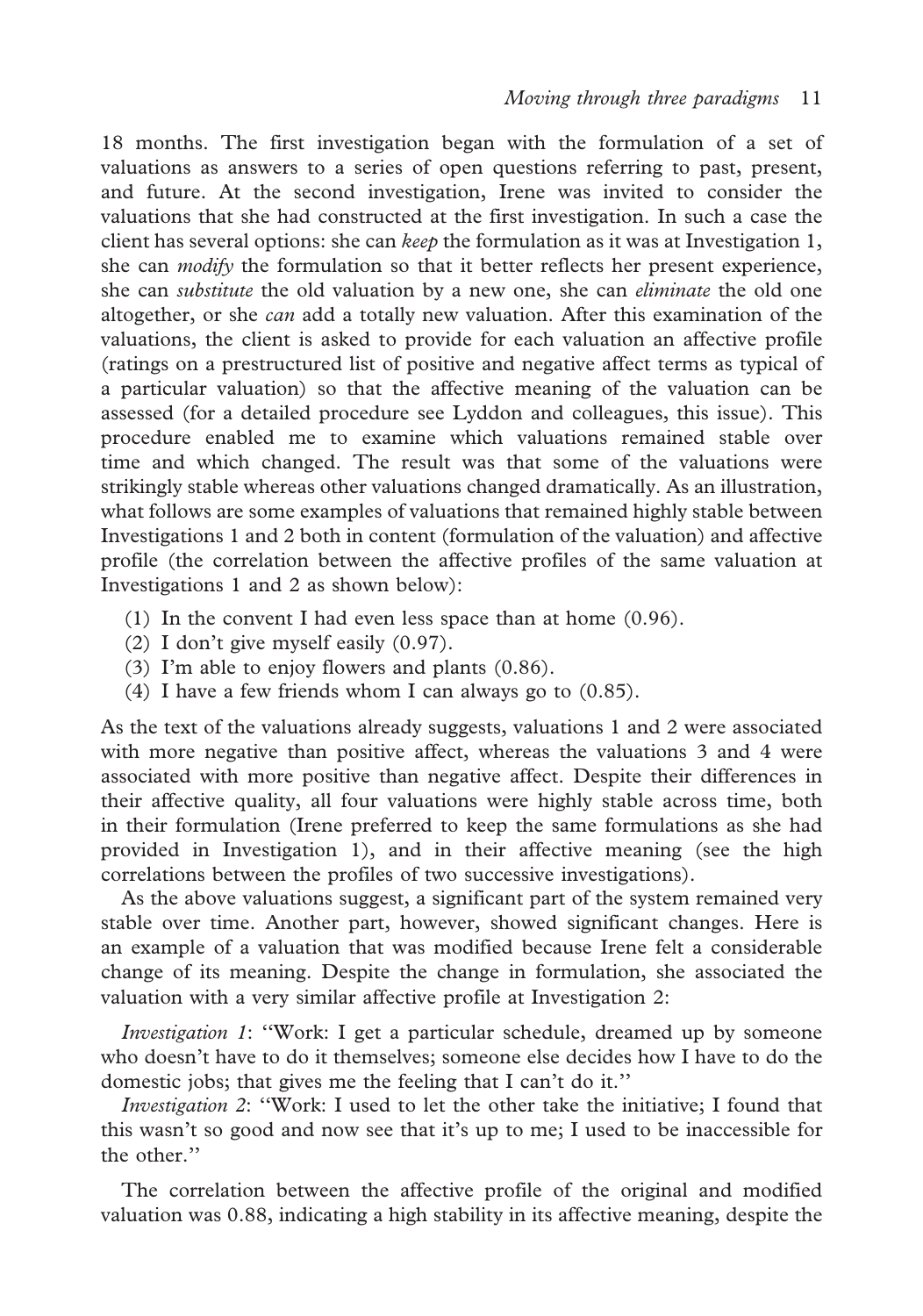change in its narrative structure. As the formulation in Investigation 2 suggests, Irene became aware of her own responsibility in her work situation. However, the awareness of her inaccessibility to other people, colored the whole valuation in a negative way.

Whereas the above valuation changed in formulation, but remained highly constant in its affective meaning, other valuations showed strong changes both in content and in affect:

Investigation 1: ''I don't dare take the space I'm given; I'm still afraid it isn't right.''

Investigation 2: ''Now and then I dare to take the space I'm given: then I want to know from the other if it's right or not.''

As the change in formulation suggests, Irene began to enlarge her psychological space and felt less restricted than in earlier times. Although she still felt dependent on the evaluations of others, she welcomed this change as very positive. Whereas the valuation was associated with many negative feelings in Investigation 1, the modified valuation in Investigation 2 was associated with more positive than negative feelings, resulting in a negative correlation  $(-0.64)$  between the two profiles.

Taking all observations together, we see in Irene's case a quite differentiated picture of stability and change. Some of the valuations remained stable both in formulation and affect, others changed in content but not in affect, and again others changed both in content and in affect. [Note that I restricted the examples to a comparison between Investigation 1 and 2. I found similar changes between Investigations 2 and 3 but in that case there was more emphasis on constancy than change; for more details see Hermans, 1986].

I have presented some data of Irene's case in order to illustrate some specific methodological and empirical implications of the narrative paradigm as represented by the self-confrontation method. In this method, clients are provided with the opportunity to change both the text and the affective meaning of their valuations across time allowing a differentiated picture of stability and change. Such a picture could never be found in the typical psychological test based on the individual difference paradigm.

In the individual difference paradigm relatively stable and ''reliable'' traits are assumed to exist, methodologically expressed by high test-retest correlations between successive measurements. Test items that are unstable over time are typically regarded as representing ''random variance,'' and as not contributing to the ''true score'' of the trait under investigation, and therefore dismissed as ''unreliable''. In the application of the self-confrontation method, however, I discovered that some valuations showed changes that were highly significant from a therapeutic point of view (e.g., the client's experience of making some progress in working on a personal problem).

In apparent contradiction to the notion of ''unreliable items'', applications of the self-confrontation method showed that precisely the combination of stability and change is typical of effective therapeutic change. As Mahoney and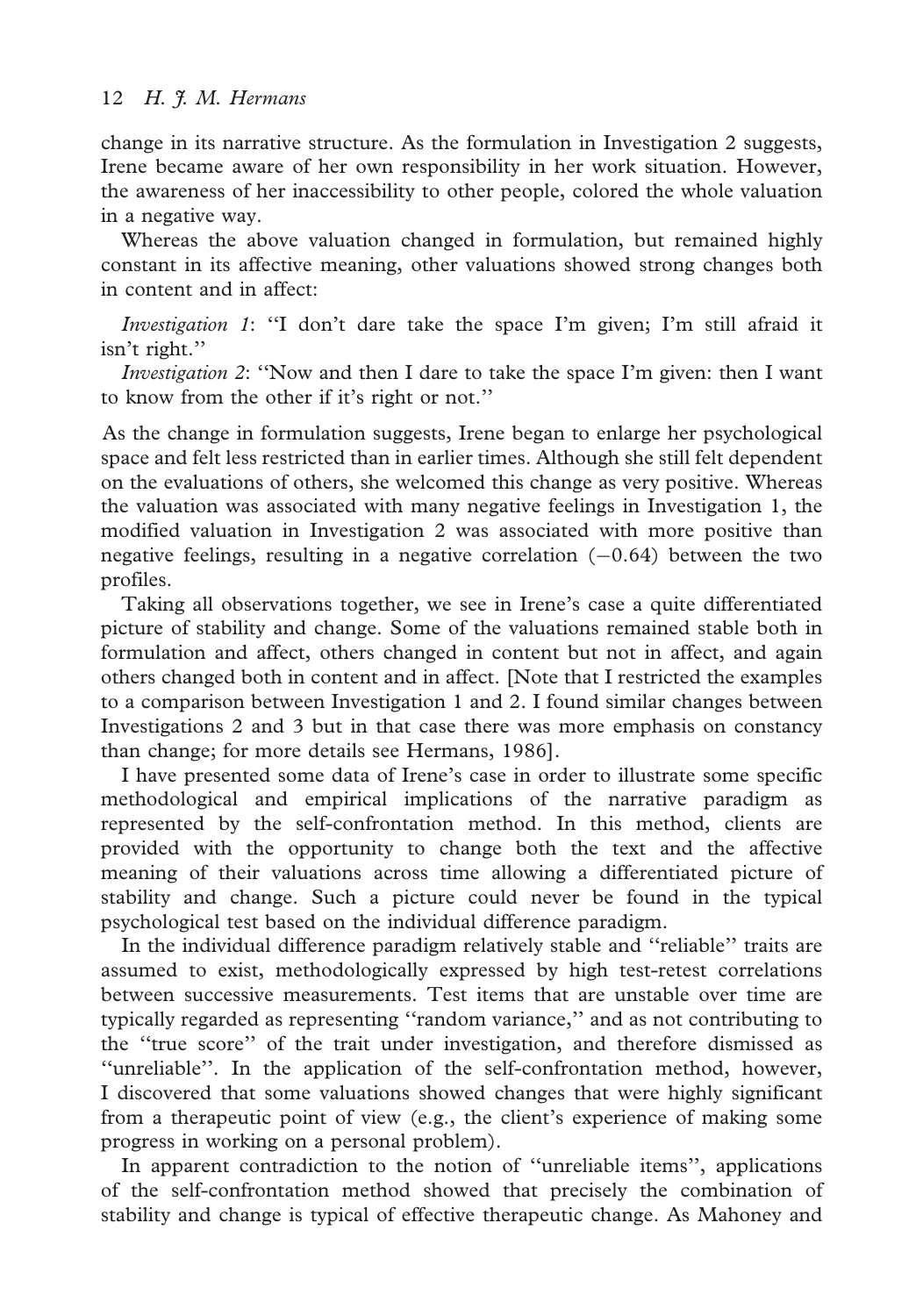Lyddon (1988) point out, ''Embedded within self-change is self-stability – we are all changing all the time and simultaneously remaining the same'' (p. 209). On the basis of the application of the self-confrontation method on a broad variety of clients I concluded that stability and change need each other; that is, a certain degree of stability is needed in order to realize a significant change. The experience of safety and continuity provided by the stable parts of the valuation system help clients to face the discontinuities in their lives that otherwise would be disrupting. In other words, stability and change are both necessary parts of the therapeutic reorganization of the valuation system (Hermans & Hermans-Jansen, 1995).

# The dialogical approach: The play of positions

Whereas the transition between the first and second phase of my career was marked by strong objections to and oppositions to the dominance of the individual differences paradigm in personality psychology, the transition between the second and third phase was primarily motivated by some intriguing discoveries in my research program as it evolved over the decades. I found out that people had not simply one story to tell, but rather different or even contradictory stories which seemed to emerge from different positions in their selves. The third phase started in a period in which I explored the role played by imaginal figures in the selves of some clients.

#### Imaginal figures and their separate existence

In the course of time, I became very interested in the significant role of imaginal figures in the lives of some clients: supernatural beings, strongly idealized persons, animal-like figures, monsters, a supreme being, or other anthropomorphic figures. Some clients spoke about such characters with the same attention and care they used when speaking about their actual significant others. Gradually, I found out that more clients had such a figure in their mind than I expected but simply did not mention it, probably because it may look strange in a culture in which ''others'' are traditionally defined as ''real others'' (see also Watkins, 1986). In order to explicitly explore the role of imaginal figures, Els Hermans-Jansen and I decided to ask more specific questions about the possible existence of such figures and to offer our clients some stimulating examples:

Is there, in your world, an *imaginal figure* that plays an important role in your life? What kind of role does this figure play? Is this figure, for example,

- . somebody whom you admire and who interacts in some way with you in your mind?
- . somebody with whom you converse in your mind?
- . some kind of advisor?
- . a guardian spirit?
- an enemy who threatens you?
- . a monster that may swallow you?
- . a human being that manifests itself in the form of an animal?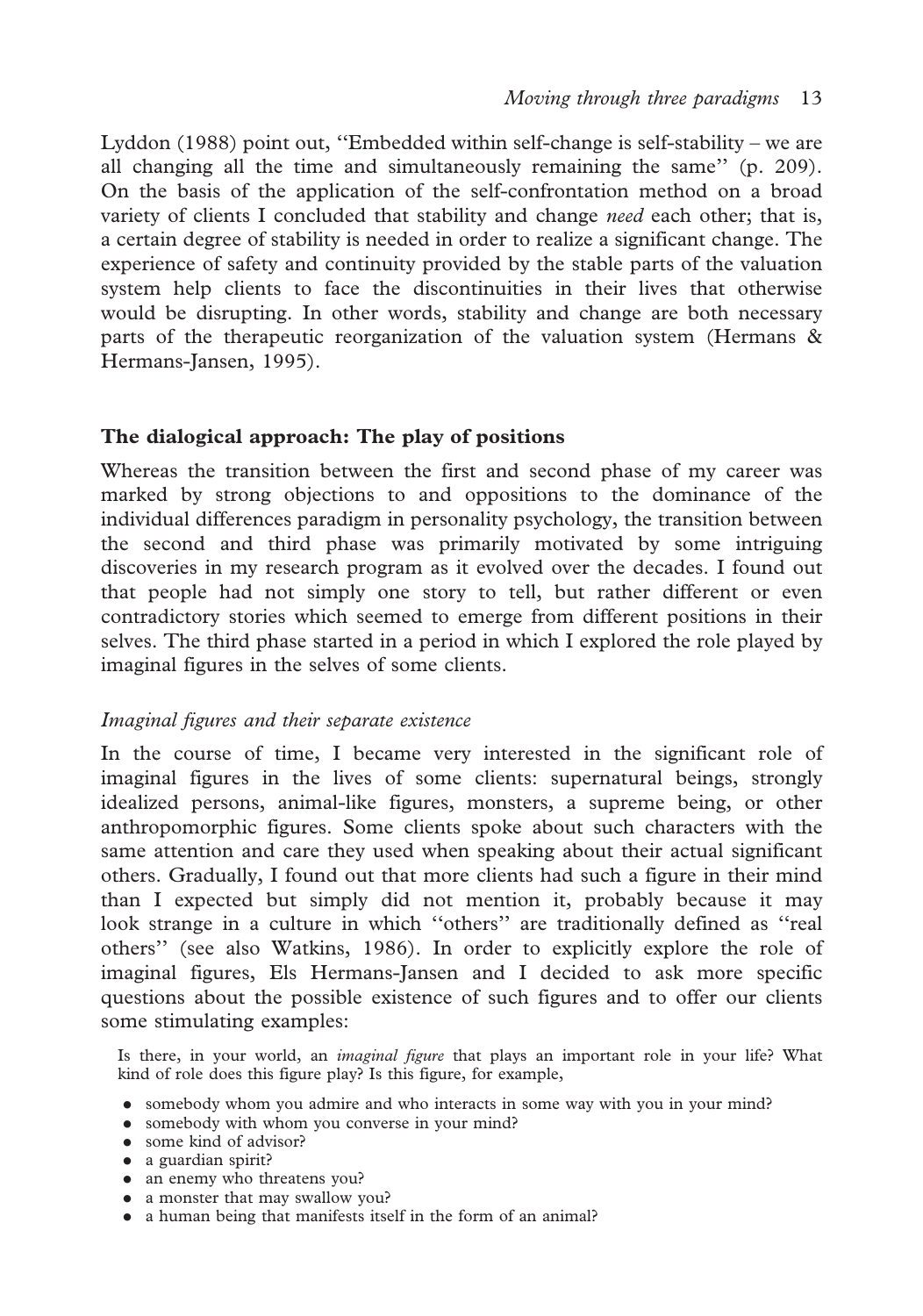- . somebody who speaks to you from the future?
- an imaginal lover?
- . a picture or statue that becomes alive?
- . a dead person who is still present?'' (Hermans & Hermans-Jansen, 1995, p. 104)

We found different types of imaginal figures having different functions in the clients' lives. Some of these imaginal figures were included in the self in order to compensate for a felt lack in someone's existence. For example: ''I wish there was a woman with whom I could go to bed, but there isn't; she is an unobtainable fantasy''.

Other imaginal figures seemed to provide transitional help when going from one situation or state to another. In the following example a woman conjured up, in the transition from waking to sleep, an imaginal figure that touched her in an intimate non-sexual way: ''Before going to sleep, there is a person who gives me peace by touching me''.

Sometimes we found clients who constructed an imaginal figure as symbolization of strong emotions: ''An animal, a sort of monster, a dragon that is eating me up from inside''.

Someone's personal conscience can be formed by incorporating the minds of significant others into the self. In the example below a woman tells of her imaginal contact with three deceased members of her family: ''Grandma, mom, and dad are with me; sometimes I evaluate what I do against what they would think''.

Imaginal figures are also important providers of protection. They can be the product of a single individual's imagination, but also part of a collective story. A typical example is the figure of a guardian angel in the Roman-Catholic tradition: ''I have a guardian angel who assures me that everything will turn out well; I assume this beforehand; I therefore take more risks''.

Some clients talked about imaginal figures that seemed to have the status of ultimate rescuers (Yalom, 1980). A woman who attempted to drown herself, later provided the following valuation, suggesting that some higher force was responsible for her survival after a suicide attempt: ''I pray everyday before going to sleep, also in the day, for myself and also for others... The clearest hint I received when I was lying there at the border; it was as if somebody said to me 'It is not yet your time.' It was as if I then returned to life''.

Talking with clients about their imaginal figures, I discovered that such figures could provide the client, in some cases, with a perspective from which they could view their life in a different way than they usually did. Even one and the same event could assume different meanings when regarded from the viewpoint of an imaginal figure. Along those lines, I found out that people are able to shift from one I-position to another, and, correspondingly, to experience the same events in different ways. I learned also that different I-positions were not simply separated from each other, but were connected with each other by dialogical relationships (for applications in psychotherapy, see Hermans & Dimaggio, 2004; for more general treatments of imaginal figures see Watkins, 1986 and Caughey, 1984).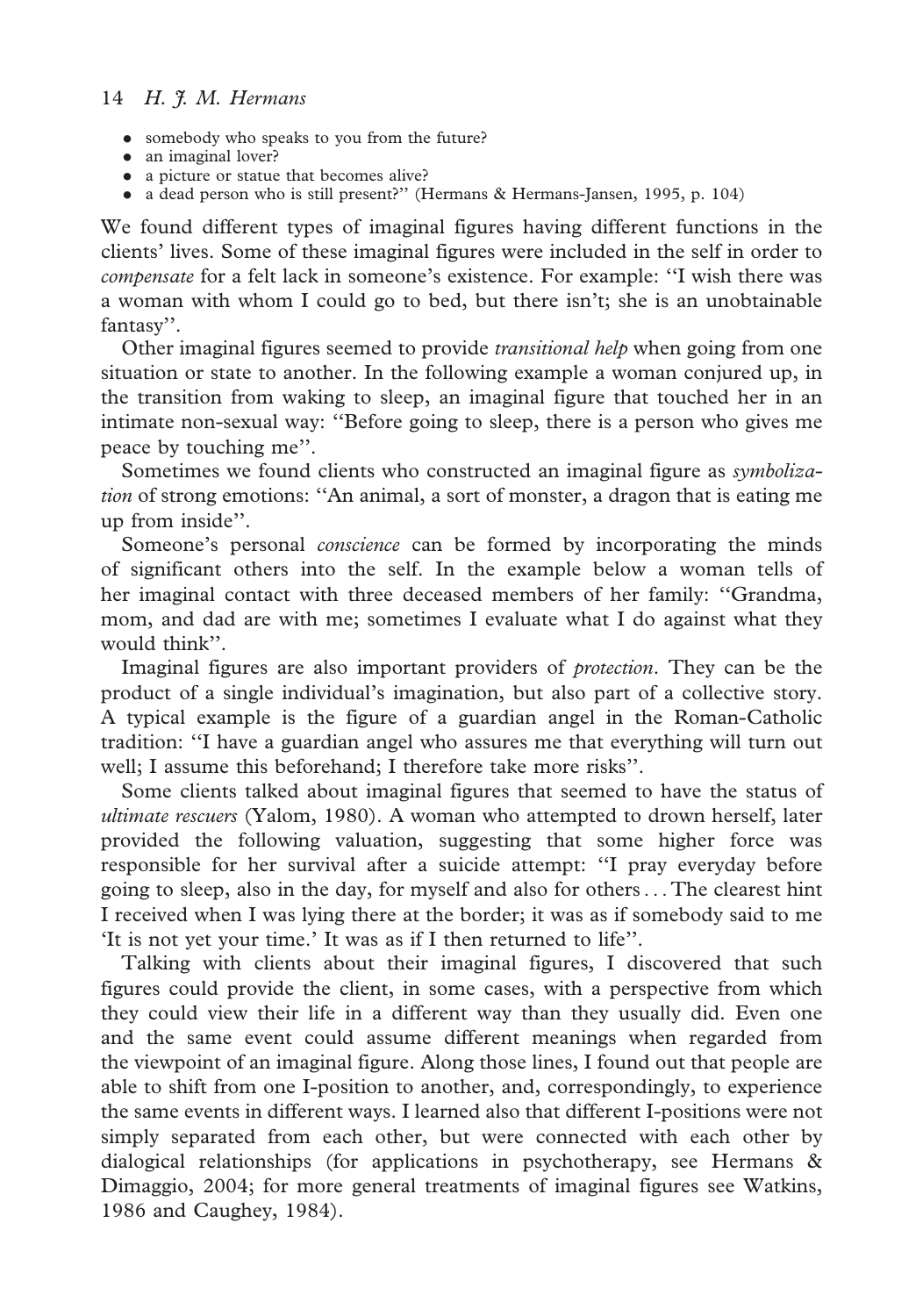#### Dialogue as a three-step procedure

In order to investigate the dialogical relationships between self positions in a more systematic way, I drew from a model proposed by Markova´ (1987) and Linell and Markova´ (1993) who argued that a truly dialogical relationship takes place via three steps:

- Step 1: A to B (one person directs an utterance to another person)
- Step 2: B to A (the second person responds to this utterance)
- Step 3: A to B (the first person revises his or her initial utterance in the light of the response in step 2).

This model implies that an initial utterance is changed to some extent by the dialogical process itself. This can be observed in conversations in which people permit themselves to be influenced by the other's point of view. In the first step, A might say: ''This is my view''. In the second step, B responds: ''I have another way of seeing it''. In the third step, A modifies more or less his or her initial view: ''Now I look at it in another way''.

Inspired by this model, Hermans and Kempen (1993) invited subjects to enter in an imaginal dialogue with a person depicted on a painting (Figure 1). The picture was a copy of Mercedes de Barcelona (1930), a painting by the Dutch artist Pyke Koch (1901–1992). It represents a middle-aged woman, who is placed in a frontal position so that eye contact with the viewer is possible. As part of an extended self-confrontation procedure, clients were invited to select one of their previously formulated valuations, to concentrate on the picture, and imagine that the woman would respond to their personal valuation. After the woman had given an imaginal reaction to the valuation, clients were invited to respond to the woman with the possibility to revise their original valuation. Thus, this procedure involved:

- Step 1: Subject presents a valuation to the woman
- Step 2: Woman gives an imaginal response
- Step 3: Subject responds to the woman

Remarkable individual differences were found in the ways clients went through the three-step procedure. One subject, Bob, a 50-year-old man, who participated in this study after a four-year period of depression, gave the following responses:

- Step 1: Bob: "I always had to manage things on my own; didn't receive any attention, or affection; was superfluous at home; this has made me very uncertain''.
- Step 2: Woman: "This sounds very familiar to me: I've had the same experience''.
- Step 3: Bob: "I recognize the sadness in your eyes".

As we can see, Bob in Step 3 does not seem to modify his original formulation in Step 1. Although he shares with her his feeling, the woman ''repeats'' this feeling (Step 2), which, in turn, resounds his original feeling (Step 1). This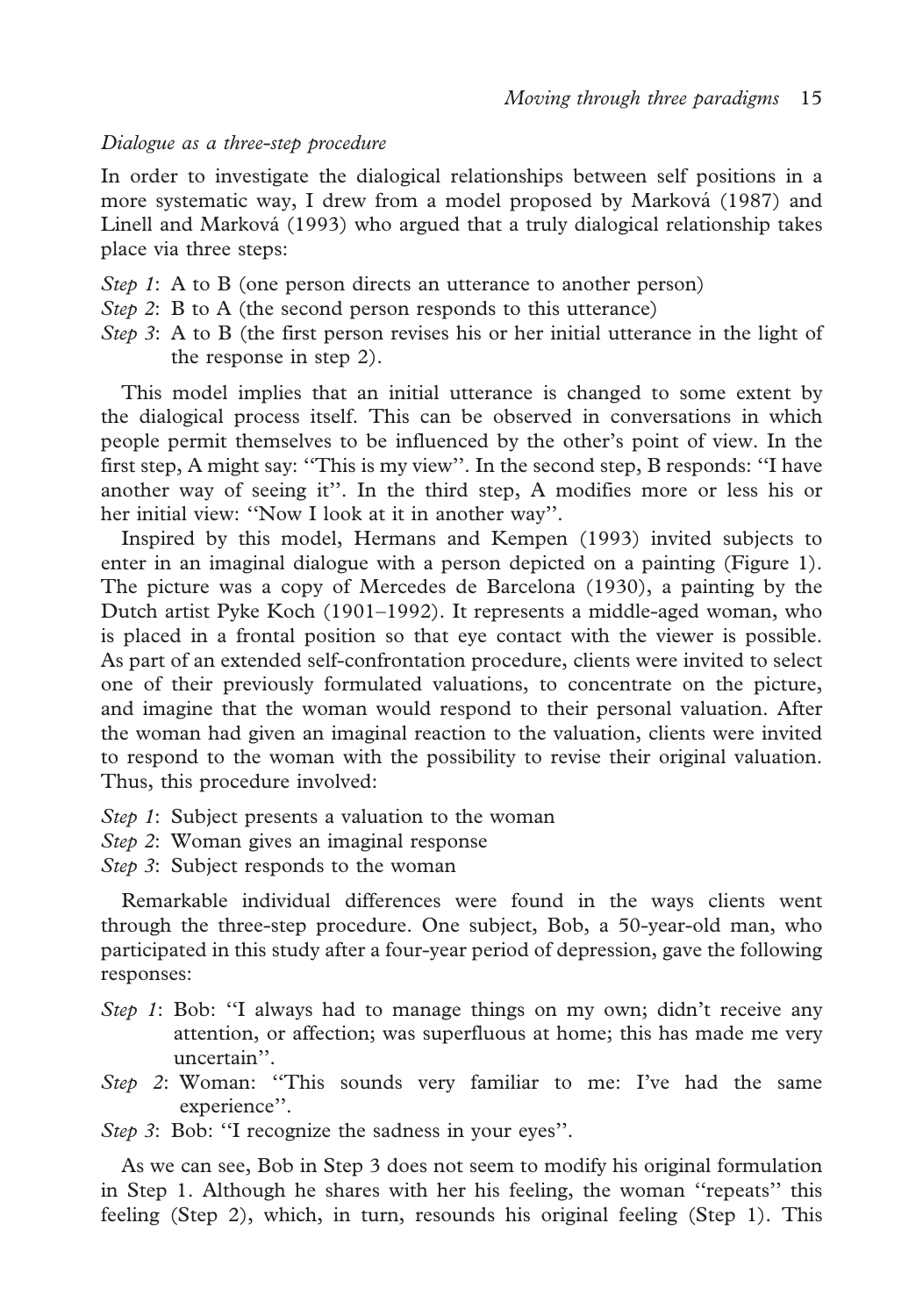

Figure 1. Mercedes de Barcelona (Painting by Pyke Koch, 1930).

is quite different in the example of Frank, a 48-year-old man, who referred to his work as manager in a company:

- Step 1: Frank: "I trust most people in advance; however, when this trust is violated, I start to think in a negative way; this can have harmful consequences''.
- Step 2: Woman: "You should keep your openness; however, your trust should become somewhat more reserved and take into account the topic involved''.
- Step 3: Frank: "You are right; I must pay attention to this; reservations in this will also help me to control my negative feelings''.

In this case, the woman, perceived as a wise advisor, presents a new viewpoint (Step 2), that is incorporated in Frank's final reaction (Step 3), in such a way that the original formulation (Step 1) is revised. Frank's response to the woman incorporates elements from Steps 1 and 2 into Step 3, and thus constructs a valuation with novel elements and a synthesizing quality.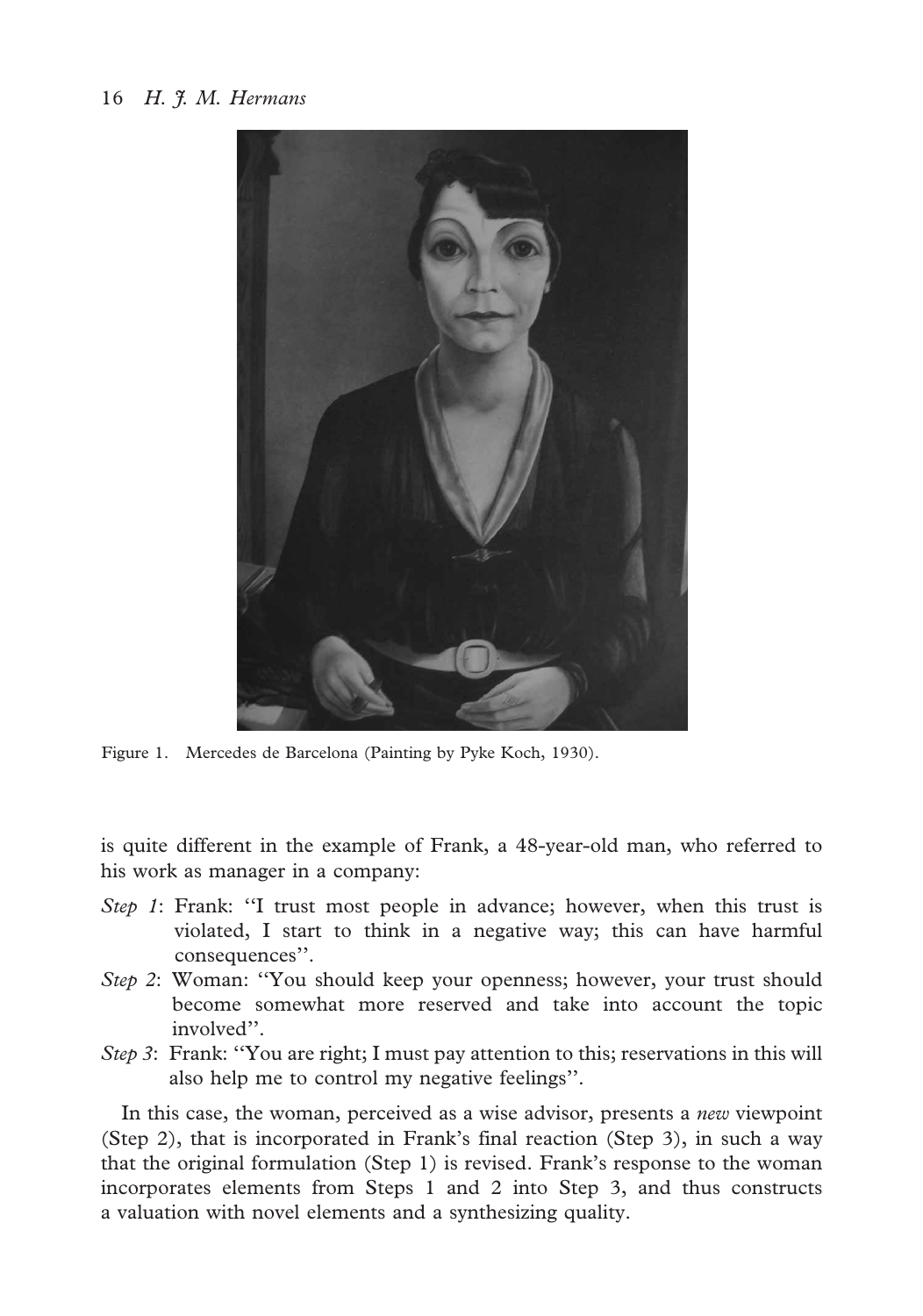I suppose that the difference between repetitive imaginal dialogues (Bob's example) and innovative dialogues (Frank's example), is indicative of dialogues of people in their everyday lives. The repetitive dialogue resembles the clinical phenomenon of a ruminating self-talk in which the dialogue seems trapped in a vicious circle (for an example of a repetitive dialogue, see Lysaker and Lysaker's description of monological narratives, in this issue). The innovative dialogue, in contrast, can be seen as an indication of a flexible movement from one position to another with a progressive development through the different steps of the dialogical process (for a case study in which an innovative reorganization of the dialogical self is realized through psychotherapy, see Dimaggio and colleagues in this issue).

# Self-confrontation informed by dialogical self theory

Instigated by case studies as described above, my colleagues and I proposed a decentralized conception of the self as multivoiced and dialogical (Hermans, 1996, 2001; Hermans, Kempen, & Van Loon, 1992). More specifically, we defined the dialogical self in terms of a dynamic multiplicity of I-positions or voices in the landscape of the mind, intertwined as this mind is with the minds of other people. Positions are not only ''internal'' (e.g., I as a husband, psychologist, professor, father, lover of gardening) but also ''external'', belonging to the extended domain of the self (e.g., my wife, my children, my colleagues, my guardian angel, my enemy). Dialogues may take place among internal positions (e.g., a conflict between my position as a husband and my position as a hard-working scientist), between internal and external positions (e.g., I had an argument with my colleague John) and between external positions (e.g., disagreement between my colleagues on financial matters). The dialogical self is not only part of the society at large but functions, moreover, itself as a ''society of mind'' (Hermans, 2002; Minsky, 1985) with tensions, conflicts, and contradictions as intrinsic features of a (healthy functioning) self. Like in a society the different I-positions are involved not only in processes of interchange but also in struggles in which some positions are more dominant than other positions (for a treatment of dominance and social power in therapeutic relationships, see Guilfoyle's contribution in this issue; for the role of culture in dominant narratives, see Neimeyer & Buchanan-Arvay, 2004).

In order to illustrate the self-confrontation method as informed by dialogical self theory, I provide the case of Mary, a 33-year-old woman, who was at the border of, what psychiatrists would call, a dissociated identity disorder (for an extensive description of this case, see Hermans & Hermans-Jansen, 1995). Mary's father was an alcoholic. When she smelled the scent of alcohol, she was overwhelmed by disgust and panic. As an adolescent she joined a drug scene where she was sexually abused. As a reaction, she began to bath excessively in order ''to clean herself''. The problems became acute when she married. In strong contrast to her intimate feelings for her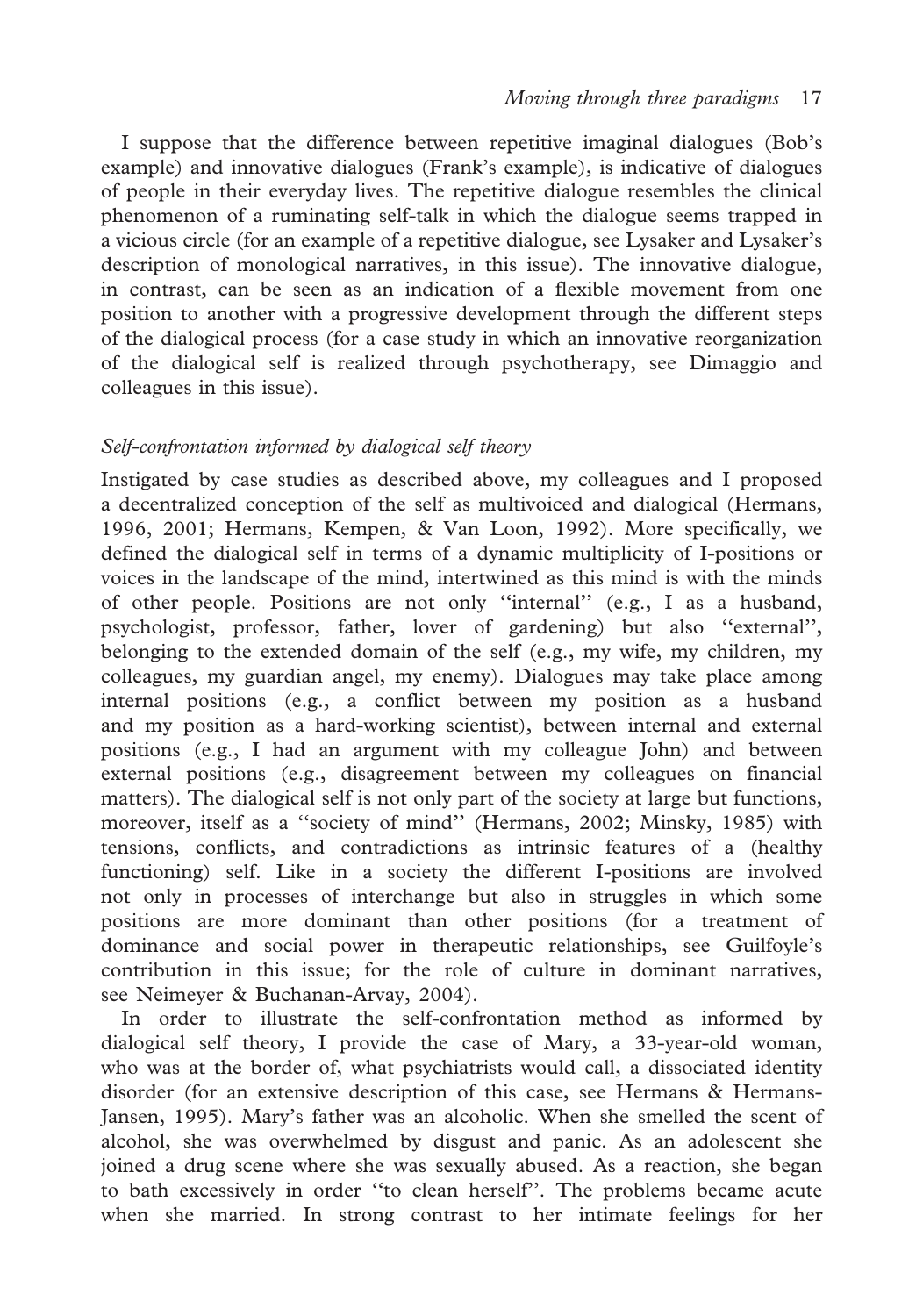husband, there were moments of feeling a very strong disgust for him, particularly when he had used alcohol. When he was sleeping, she felt an almost uncontrollable urge to murder him. When he was sick, and lying in bed, she felt an intense hate, and a complete lack of compassion (as if she saw her father sleeping off his drunkenness, as she later realized). At some moments she felt like a witch and she was frightened to death when the witch took almost total possession of her. Sometimes she felt literally strangled by an alien power that was stronger than ''herself''.

After Mary had described her situation, Els Hermans-Jansen and I discussed her case and proposed that she perform a self-investigation from the perspective of two positions, one from her ordinary position as ''Mary'', and the other from the position of ''the witch''. The rationale behind this idea was that, given the split between the two positions, an improvement of her fragmented self could be expected by (a) clearly distinguishing the two positions with regard to their specific wishes, aims, and feelings, and (b) establishing process of dialogical interchange between the two positions, so that the witch could get the opportunity to relate her specific wishes and concerns. In this way, it was expected that Mary could take the needs of the witch into account, without losing control of her vehement impulses.

Here are some examples of valuations formulated by Mary from her ordinary position:

- (1) ''More and more I'm permitting myself to receive.''
- (2) ''I want to try to see what my mother gives me: There is only one of me.''
- (3) ''In my work I can be myself: I'm planning from which angles I can enter; the trust that I receive gives me a foothold, more self-confidence''.

After Mary had formulated these valuations she was invited to provide us with an affective profile from her specific position of Mary. When she was ready, we invited the witch to give an affective rating of the same valuations from her specific perspective. When we compared the ratings from Mary with those of the witch, we found strong opposites in valuations 1 and 2. Both valuations were experienced as very positive by Mary but as quite negative by the witch. Apparently, these kind valuations had a positive meaning for Mary but the witch, hard as she was, felt a strong contempt of Mary's soft experiences. However, very different from the contrasts in case of valuations 1 and 2, both Mary and the witch revealed a high degree of positive and a low degree of negative feelings regarding valuation 3. As the formulation of this valuation suggests, the witch could cooperate very well with Mary in her work situation in which she could permit herself to assume a tougher and more aggressive attitude toward people. As the different affective profiles suggest, Mary and the witch were adversaries in some situations (particularly in the relationship with her husband) but could cooperate quite well in other situations (at work).

Part of the procedure was to also invite the witch to present her valuations. Here are some examples that express an attitude that was remarkably different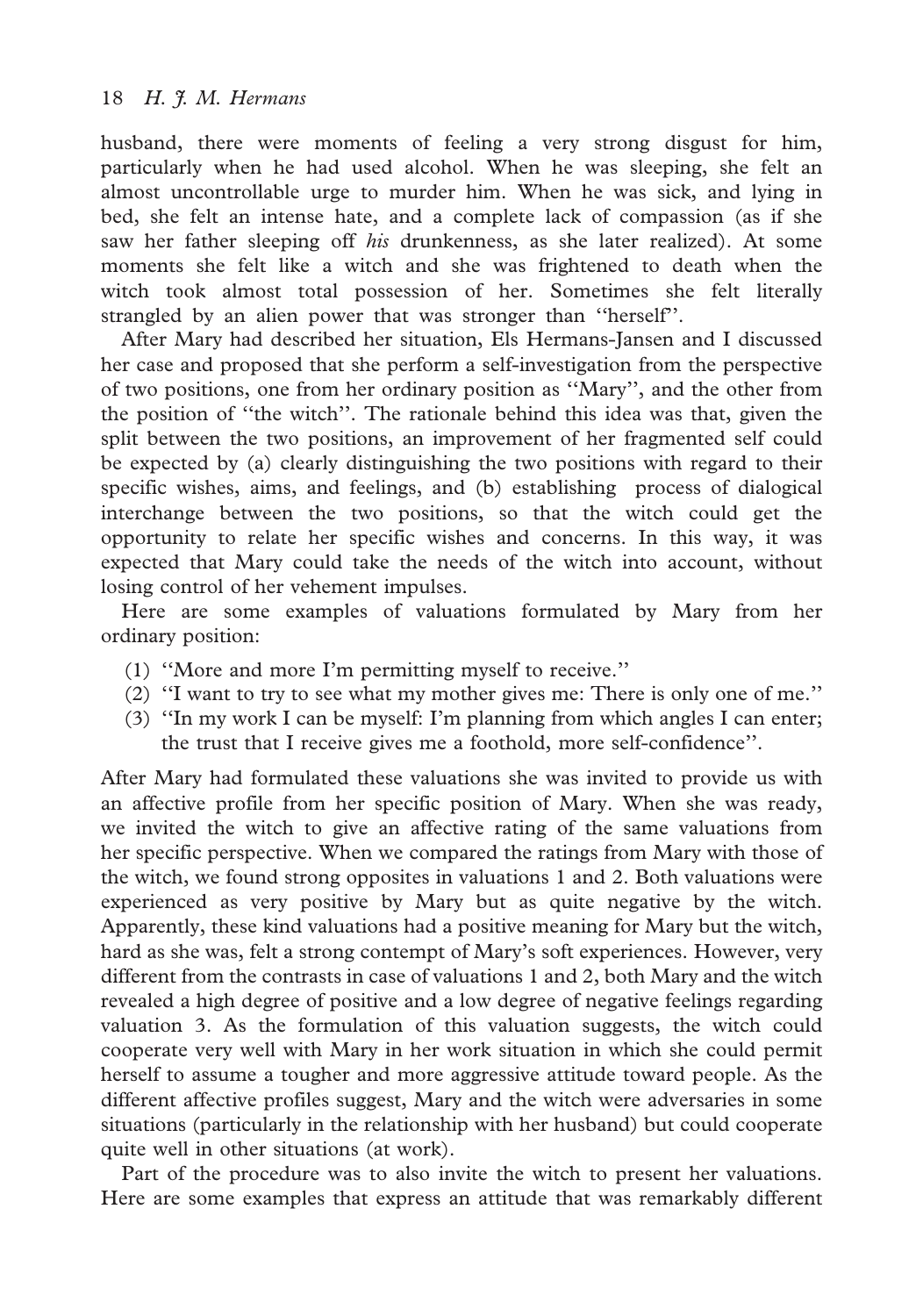from that of Mary herself:

- (4) ''With my bland, pussycat qualities I have vulnerable things in hand, from which I derive power at a later moment (somebody tells me things that I can use so that I get what I want).''
- (5) ''I enjoy when I have broken him [husband]: From a power position entering the battlefield''.

In these cases the witch had very positive affective associations with valuations 4 and 5 whereas in contrast, Mary experienced both valuations in a very negative way. As we see, Mary and the witch tend to have positive associations with their own valuations but negative associations with the valuations from the other party. At the same time we see an important exception: whereas Mary and the witch had strongly contrasting experiences in the relationship with her husband (e.g., valuation 5), they could cooperate quite well in the work situation. This suggests that the valuations are not organized according to a simple ''good girl'' vs. ''bad girl'' opposition, but rather according to the specificity of the situation. This suggests that the witch is not *entirely* "dysfunctional" but rather adaptive in some and maladaptive in other situations.

After the self-investigation, we as therapists discussed with Mary two ideas that were based on our analysis of her two-fold self-investigation. First, we advised her to move (e.g., by sport, biking, or walking), in order to give expression to the dammed up energy of the witch. Second, we proposed her to keep a diary in which she could write her daily observations, in order to sharpen her perception, and discuss them with us in upcoming meetings. In the beginning of this therapeutic process, the therapists asked Mary to attend to her own experiences. By making daily notes, she trained herself to make fine discriminations between the impulses; reactions and emotions of the witch and those of herself. In a later phase, she started to explore new actions. The therapists' strategy was not to prevent Mary from splitting off or suppressing the witch, but rather to motivate her to be as alert as possible of the witch's appearance. When the witch came up, Mary decided to first take a break and begin walking (moving was important for the witch) so that she could become involved in a quiet negotiation process that could result in more balanced decisions.

One year after the first investigation, Mary performed a second one. Before Mary started her second self-investigation, we tried to follow the same procedure as in the first investigation. We asked her to take her ''ordinary'' position of Mary, and then the position of the witch. Somewhat to our surprise, she was not able to do so. Although she seriously attempted to take the position of the witch, it was almost impossible for her to let the witch speak in the same way as she had done one year before. When Mary was confronted with the valuations from the witch from the first investigation, she was able to modify these valuations in accordance with her present experiences. The person who was speaking, however, was not simply the witch, but some combination (''Mary-witch'') or even primarily Mary. In order to examine this significant change in more detail,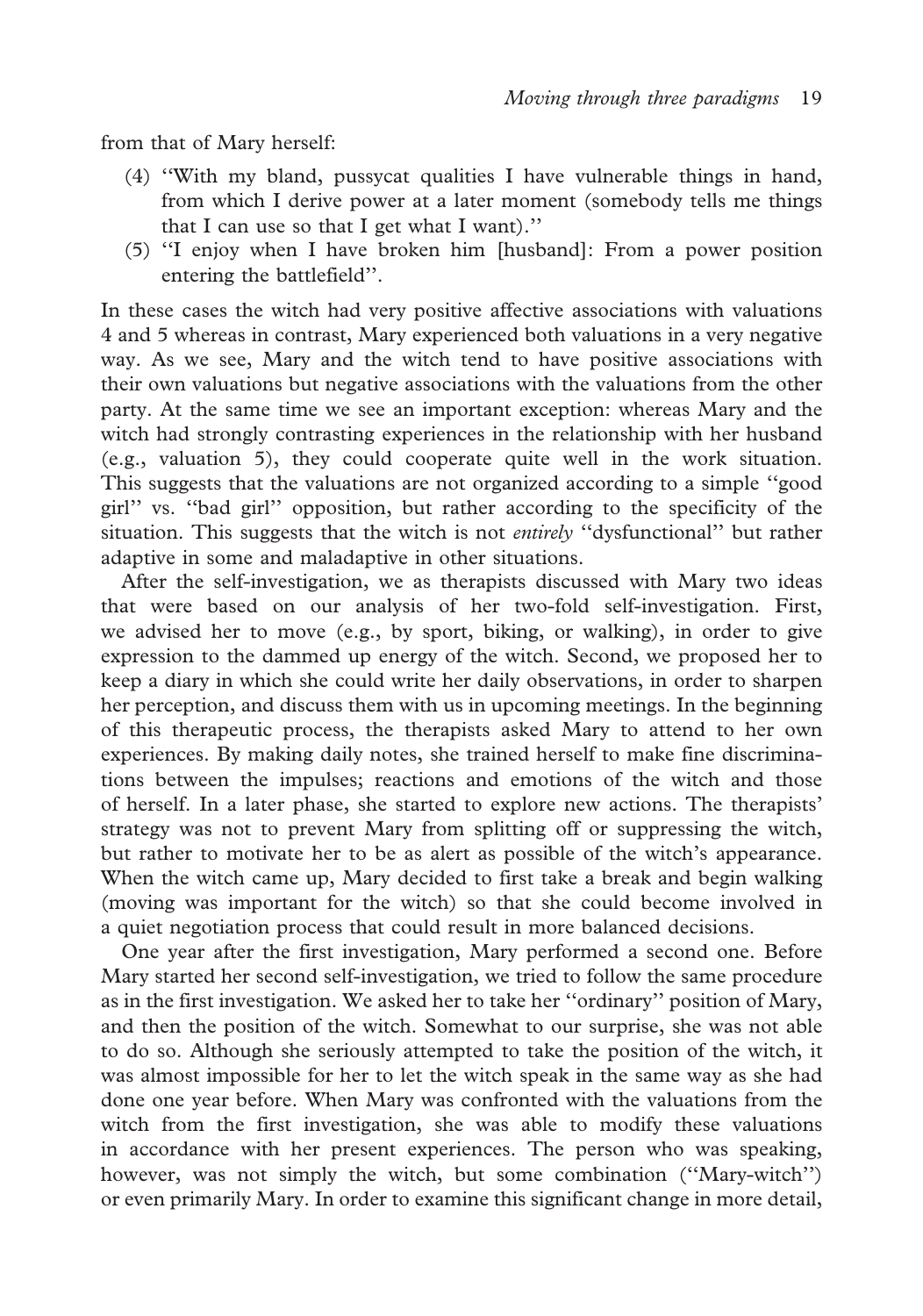we invited Mary to indicate for each of the valuations if the words "I" or "my" referred to Mary (M) or to the witch (w):

- (4b) "I  $[M+w]$  want to be clear, don't want to manage along the game of the sweet pussycat: sometimes, however, my (w) reactions are too fierce''.
- (5b) ''When I [M] feel that I [M] get in touch with my [w] power, I [M] use all my [M] energy to fight against this. I [M] don't want that power, it is too painful''.

The result of this exercise was that most "I" and "my" words were indications of Mary. One of the exceptions was valuation 4b, in which the word ''I'' referred to a combination of Mary and the witch, and the word ''my'' to the witch. These findings are significant from a psychotherapeutic point of view: the valuations that were originally formulated by the witch (with strong affective opposition from the side of Mary), were developed in such a way that one can recognize at Investigation 2 the original (Investigation 1) formulations from the witch, whereas the (modified) valuations at Investigation 2 are primarily from Mary! This can only mean that Mary has taken the lead in situations that were originally under the control of the witch.

However, the observation that Mary's valuation system has improved does not mean that a perfect symmetrical dialogical relationship has developed between the positions of Mary and the witch. There are signs of a continuing struggle between the two positions. Most clearly, this is expressed in a valuation (not mentioned above) in which she said: ''...then I [M] enter into a fight with myself [w]...''. This suggests that Mary's development can, at least for some part, be understood as a ''dominance reversal'' (Hermans, 1996) of two positions: initially the witch was dominant over Mary, at least in some situations, whereas later Mary became dominant over the witch in the same situations. This means that the witch did not simply disappear, but she was allotted a different place in the organized self-system.

Although there were, in Investigation 2, still indications of struggle, there were also signs of increasingly symmetrical dialogical relationships. This was particularly expressed by the following valuation:

(6) ''When this hard side [w] comes and I [M] recognize it, I [M] get in touch. I [M] can look at it and examine from which it is a signal. I [M] then make a good use of it [w]''.

As this valuation indicates, Mary does not simply suppress her hard side, but gets in touch with it and examines it as a ''signal''. A more cooperative attitude toward the witch is also expressed by her next remark: ''I then make good use of it''. Apparently, she uses the energy of the witch for her own purposes.

Mary's case is also relevant from a theoretical perspective. The concept of the dialogical self has two main defining features: intersubjective exchange and dominance (Hermans & Kempen, 1993). These features typically coexist and are strongly intertwined. Dialogue always has an element of dominance and dialogical relationships can vary considerably on the dimension of symmetry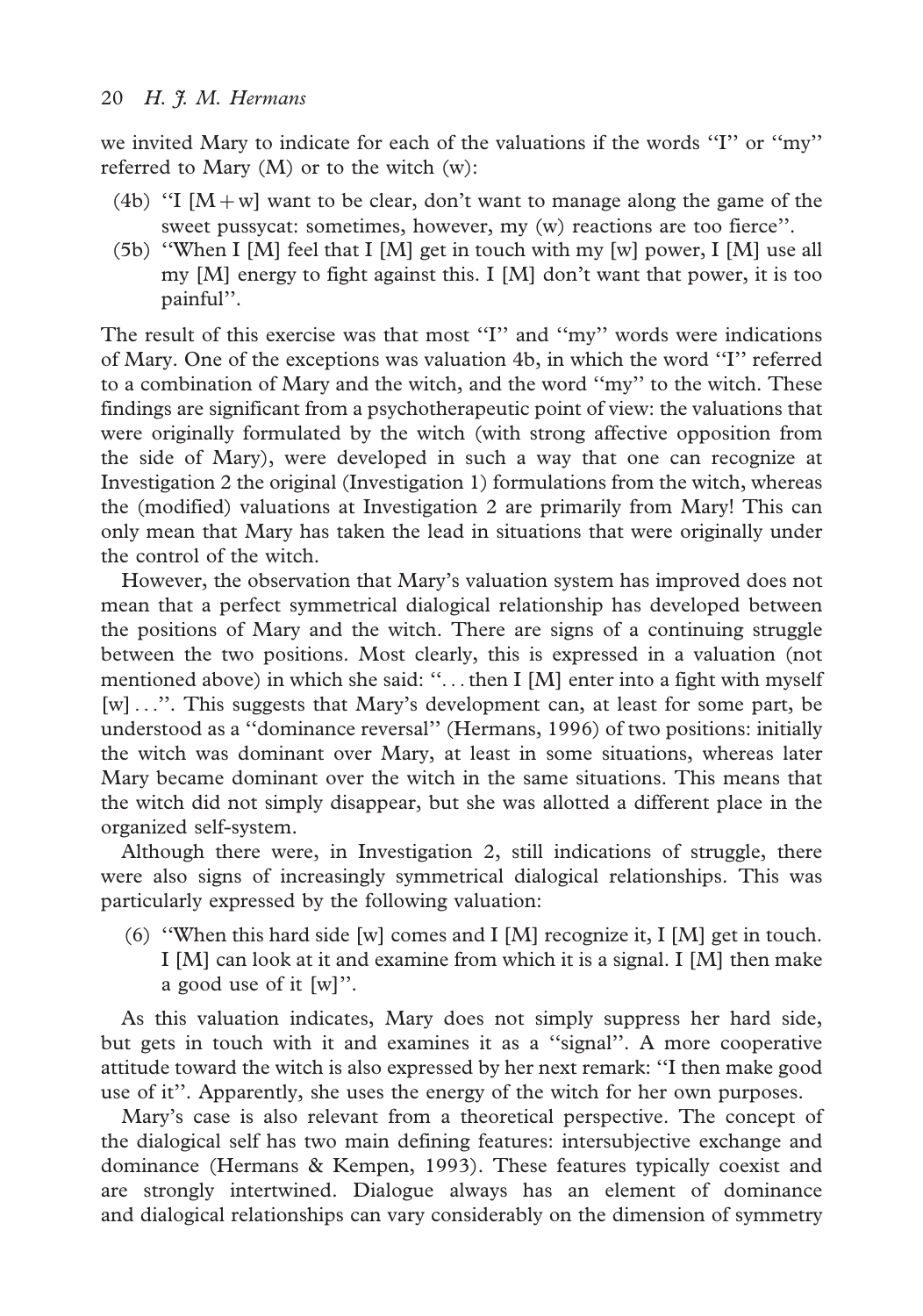vs. asymmetry, as Linell (1990) has argued. In Mary's case, we see both forces at work. In this field of tension, between interchange and dominance, Mary is attempting to find her way.

In summary, the dialogical self provides a theoretical framework for distinguishing different positions in the self and for assessing their associated valuations and affective characteristics. Moreover, it offers a basis for the transition between assessment and change. Instead of neglecting, suppressing or splitting off incompatible positions, positions are taken up in a dialogical process. There is attention not only for their intersubjective exchange, but also for their relative dominance. As part of this strategy, the incompatible position is not simply ''cured'' or treated as an undesirable symptom, but taken seriously as a partner with whom it is possible to get ''on speaking terms''. Instead of removing a ''maladaptive'' part of the self, the position repertoire is enriched and broadened in such a way that a health-promoting reorganization of the self can take place. The dialogical process, with dominance and struggle implied, is a road to the integration of incompatible positions as meaningful parts of a multivoiced self.

#### Non-linear development and increasing complexity

Looking back at my own career in psychology, I vividly remember the emotionally tuned reasons which made me move from the individual differences to the narrative paradigm, and, later, from the narrative to the dialogical paradigm. Strikingly, when I go back to these transitions in my memory, I had the feeling of starting with something entirely *new*, at the same time leaving the old paradigm behind. In the beginning of the 1970s, I was convinced of the fact that the selfconfrontation method was entirely different from, and even contrasting to, the measurement of motivational traits. In the beginning of the 1990s I was equally convinced of the ''revolutionary'' movement to the conceptual framework of the dialogical self. However, was it as new as I thought it was?

In the past months when I compared the three phases more carefully and systematically, I began to realize that they were not only discontinuous, but also showed obvious signs of continuity. For example, when I started to construct the self-confrontation method, I did so with the conviction that this was a method that provided clients with the opportunity to investigate themselves, instead of being tested by a professional. At the time, I was reading James (1890) classic chapter on the self and became aware of the theoretical significance of the distinction between the  $I$ , or the self-as-subject, and  $Me$ , or the self-as-object. The self-confrontation method became an invitation to clients to investigate, as subjects, themselves as objects. The open questions, leading the construction of valuations, were intended as questions that required clients to pose these questions to themselves. At the same time, I was impressed by May's (1966) proposal that the human being is not only an object but also a project. Along these lines, I saw the self-confrontation method as an attempt to bring together the self-as-subject, the self-as-object, and the self-as-project, and this was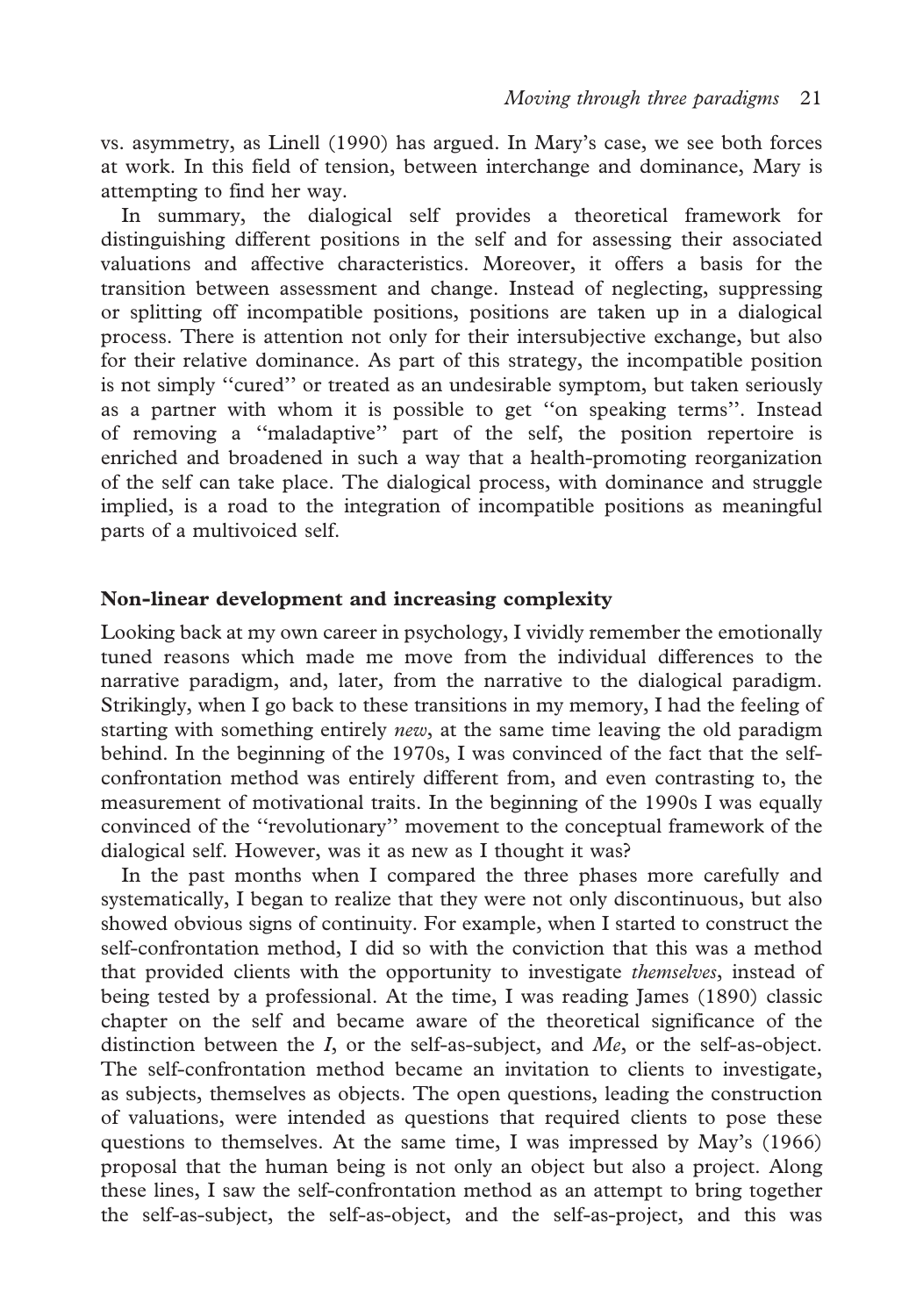materialized by devising the method as a gradual transition between assessment and change. Moreover, I invited clients to sit not in front of me, but to sit sideby-side, reading the open and inviting questions of the self-confrontation method together and starting a conversation in order to deepen and develop their initial answers. I did so in order to symbolize an attitude of cooperation which I saw as strongly contrasting to the objectifying and reifying nature of an objective test. All these theoretical considerations and methodological procedures were realized in the conviction that I was simply doing something ''entirely new''.

However, as soon as I started to invite family members, friends and colleagues to cooperate with me in applying the method on themselves, I discovered that valuations could not simply be understood as a loose agglomeration of narrative meaning units, but rather as an *organized* system. In order to study this organization more systematically, I introduced a series of affective terms that allowed me to construct some quantitative indices. One of these indices, the correlation coefficient, enabled me to calculate the affective similarities and contrasts between valuations (Hermans & Hermans-Jansen, 1995). One of the discoveries, that was an eye-opener to both clients and practitioners, was the fact that valuations, although referring in their text to very different personal meanings and very different situations, could show a high similarity in their corresponding affective profiles. In this way it became possible to find, under a larger variety of manifest valuations, a limited number of ''narrative themes''. Such themes greatly helped the client to become aware of some fundamental issues in their lives and to use them as starting points for making a gradual transition between assessment and change. I emphasize this aspect of the method in order to show that the measurement aspect, so typical of the first phase of test construction, was continued in the second phase in which the selfconfrontation method was constructed. In this way, a method emerged that had not only qualitative aspects (the narrative text of the valuations) but also quantitative aspects (the affective profiles and indices), the latter aspects being a continuation of the measurement procedures of the first phase. In this sense, the second phase was different in some respects but similar in others.

Similar observations can be made about the transition between the second and third phase. The exploration of clients' imaginal figures and imaginal conversations with characters on paintings were certainly new in comparison with the preceding phase. I found out that people did not simply have one integrative life story available, but rather shifted from one to another I-position during the act of telling. Moreover, clients seemed to be able to tell stories or fragments of stories from different angles (e.g., presenting a different view as a professional than as an intimate friend). Working with clients and reading Bakhtin's (1929/ 1973) discussion of the ''polyphonic novel'', I became aware of at least two fundamental differences between ''mainstream'' narrative psychology and dialogical psychology. Whereas narrative psychology typically assumes the existence of one more or less integrated self-narrative, dialogical psychology assumes that dialogue is able to surpass any existing narrative. This implies that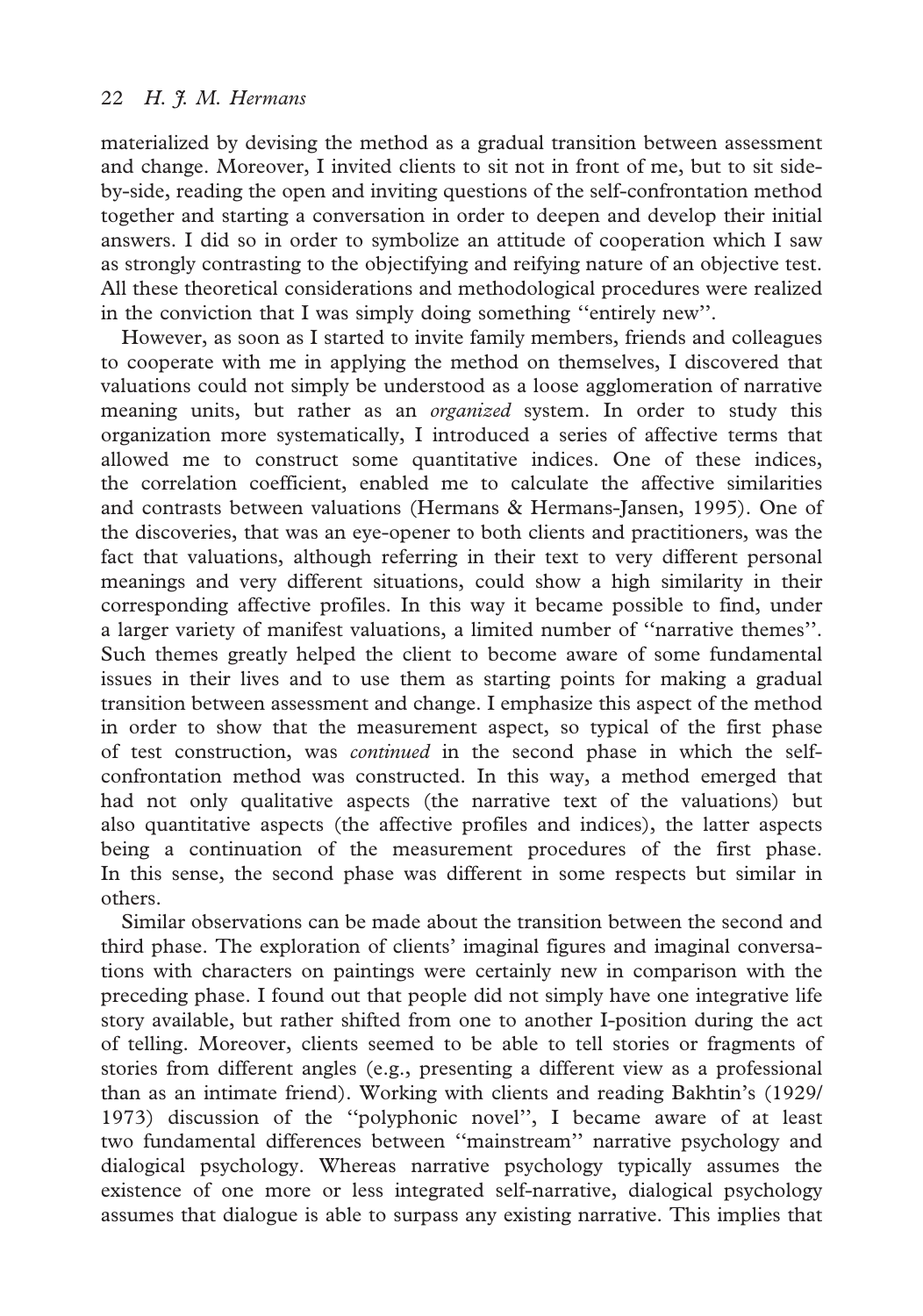dialogue may disrupt or undermine any existing narrative and that the shift toward another position may lead to a different story, even about the ''same'' events. A person may cry while telling a sad experience to one person and laugh about it when being with another person. [For the pervasive influence of shifting I-positions on storytelling, see the difference between causal attribution and causal explanation (Hilton, 1990), and the phenomenon of ''co-narrated storytelling'' (Miller et al., 1992).]

Although the third phase brought some significant innovations in comparison with the second phase, it was a continuation of this phase in some significant respects. The self-confrontation (second phase) was already based on the assumption that clients, in performing a self-investigation, are not only able to tell their story to a therapist, but also to address themselves in a dialogical way (third phase). Moreover, the notion that the position repertoire (third phase) was organized and could be reorganized was already present in the notions of organization and reorganization of the valuation system (second phase). Continuity between the phases can also be observed on the methodological level: the measurement procedures of the psychological tests in the first phase, were continued in the quantitative indices of the self-confrontation method in the second phase and, again, continued in the quantitative indices of the Personal Position Repertoire method (Hermans, 2001) in the third phase. In other words, discontinuity and continuity between the succeeding phases were co-existent.

On the basis of my own experiences, I learned that it makes sense to make a distinction between linear and non-linear types of development. In linear developmental models different phases or stages are assumed to follow each other up in successive ways: in every new phase the individual has to face new tasks or problems that were not present in preceding phases. Linear models assume that the individual leaves the preceding phase behind when a new phase begins. In non-linear models, in contrast, tasks and challenges of the preceding phase continue in the next phase and are taken up in a process in which elements of the preceding and the next phase are simultaneously present and form complex combinations. The latter type of development is precisely what I have experienced in my own career.

Looking back at my own transitions and turning points, I feel that the nature of my self-awareness was remarkably different at different moments in my career. Being in a transition from one phase to another, I seemed convinced of the innovative qualities of the new phase: it had the aura of something ''totally new''. However, reflecting on the same transitions after many years of work, I became aware of the many similarities and continuities among the several phases, resulting in the feeling that it was ''not so new at all''. Here we touch the difference between the enthusiasm of the developing scientist who follows his/her immediate impulses and the reflective thinker who critically examines his/her own development as part of a life-review. Maybe, the young scientist needs an optimal amount of blindness in order to create favorable conditions for possible innovations.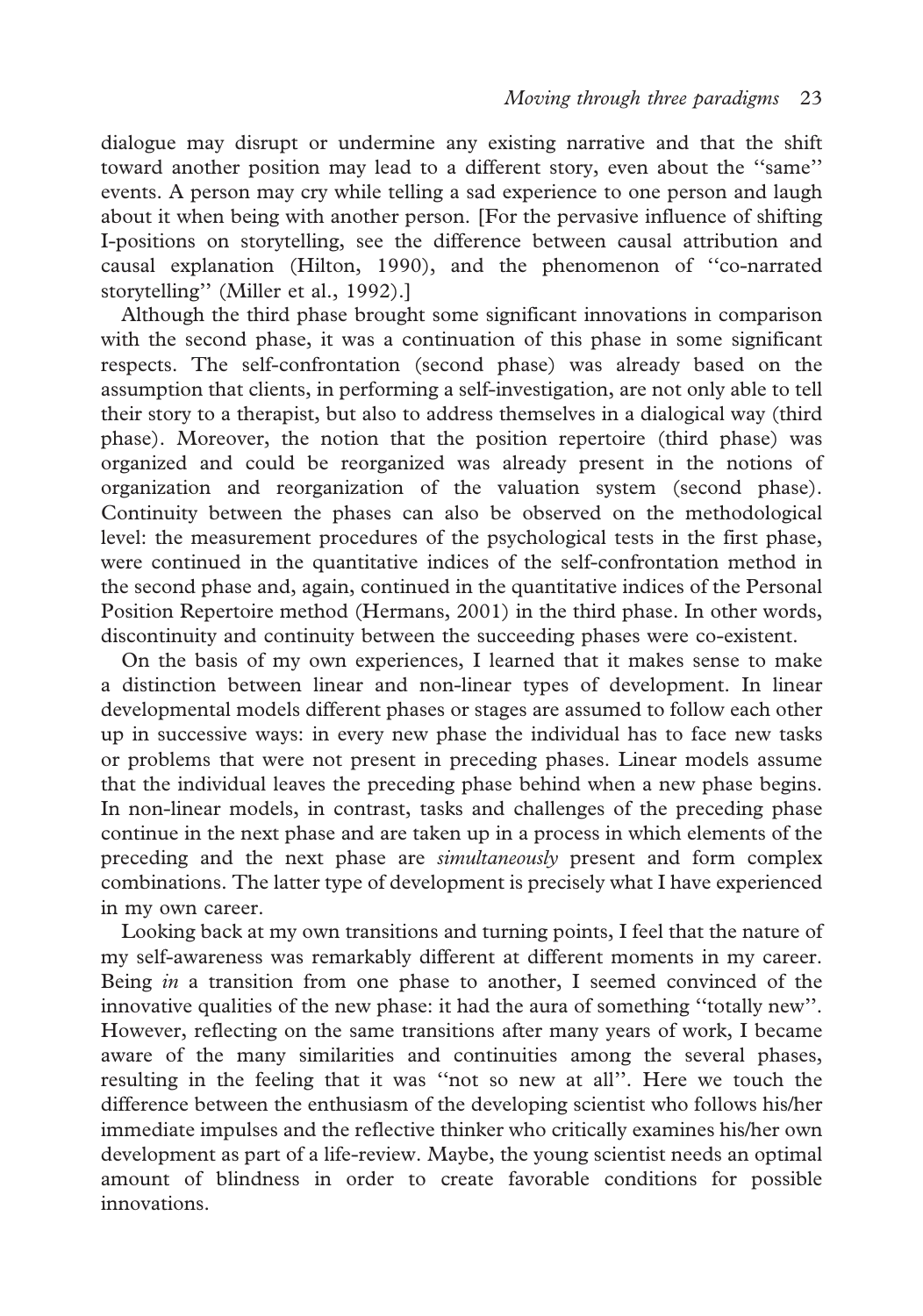#### Acknowledgement

I thank Els Hermans-Jansen for the opportunity to cooperate as a co-therapist with her as a therapist and for her lasting contribution to my scientific and professional development over the years.

#### References

- Alpert, R., & Haber, R. N. (1960). Anxiety in academic achievement situations. Journal of Abnormal and Social Psychology, 61, 207–215.
- Bakhtin, M. (1929/1973). Problems of Dostoevsky's poetics, 2nd edn. Transl. R. W. Rotsel. Ann Arbor, MI: Ardis. First edn. Published in 1929 under the title *Problemy tvorchestva Dostoevskogo* [Problems of Dostoevsky's Art].
- Buytendijk, F. J. J. (1958). Das Menschliche: Wege zu seinem Verständniss [The human: Roads to his understanding]. Stuttgart, Germany: Koehler Verlag.
- Caughey, J. L. (1984). Imaginary social worlds: A cultural approach. Lincoln: University of Nebraska Press.
- Heidegger, M. (1962). Being and time. New York: Harper & Row.
- Hermans, H. J. M. (1970). A questionnaire measure of achievement motivation. *Journal of Applied* Psychology, 54, 353–363.
- Hermans, H. J. M. (1986). Stability and change in the process of valuation: An idiographic approach. In A. Angleitner, A. Furnham & G. van Heck (Eds.), *Personality psychology in Europe:* Current trends and controversies (pp. 23–43). Lisse: Swets & Zeitlinger.
- Hermans, H. J. M. (1995). Self-narratives: The construction of meaning in psychotherapy. New York: Guilford Press.
- Hermans, H. J. M. (1996). Opposites in a dialogical self: Constructs as characters. *Journal of* Constructivist Psychology, 9, 1–26.
- Hermans, H. J. M. (2001). The construction of a personal position repertoire: Method and practice. Culture & Psychology, 7, 323-365.
- Hermans, H. J. M. (2002). The dialogical self as a society of mind. Theory & Psychology, 12, 147–160.
- Hermans, H. J. M., & Dimaggio, G. (Eds.) (2004). The dialogical self in psychotherapy. New York: Brunner & Routledge.
- Hermans, H. J. M., & Kempen, H. J. G. (1993). The dialogical self: Meaning as movement. San Diego: Academic Press.
- Hermans, H. J. M., Kempen, H. J. G., & Van Loon, R. J. P. (1992). The dialogical self: Beyond individualism and relationism. American Psychologist, 47, 23–33.
- Hilton, D. J. (1990). Conversational processes and causal explanation. Psychological Bulletin, 107, 65–81.
- James, W. (1890). The principles of psychology. (Vol. I) London: MacMillan.
- Linell, P. (1990). The power of dialogue dynamics. In I. Markova & K. Foppa (Eds.), The dynamics of dialogue (pp. 147–177). New York: Harvester Wheatsheaf.
- Linell, P., & Marková, I. (1993). Acts in discourse: From monological speech acts to dialogical inter-acts. Journal for the Theory of Social Behaviour, 23, 173–195.
- Mahoney, M. J., & Lyddon, W. J. (1988). Recent developments in cognitive approaches to counseling and psychotherapy. Counseling Psychologist, 16, 190–234.
- Marková, I. (1987). On the interaction of opposites in psychological processes. *Journal for the* Theory of Social Behaviour, 17, 279–299.
- May, R. (1966). *Psychology and the human dilemma*. Princeton, NJ: Van Nostrand.
- McClelland, D. C., Atkinson, J. W., Clark, R. A., & Lowell, E. L. (1953). The achievement motive. New York: Appleton-Century-Crofts.